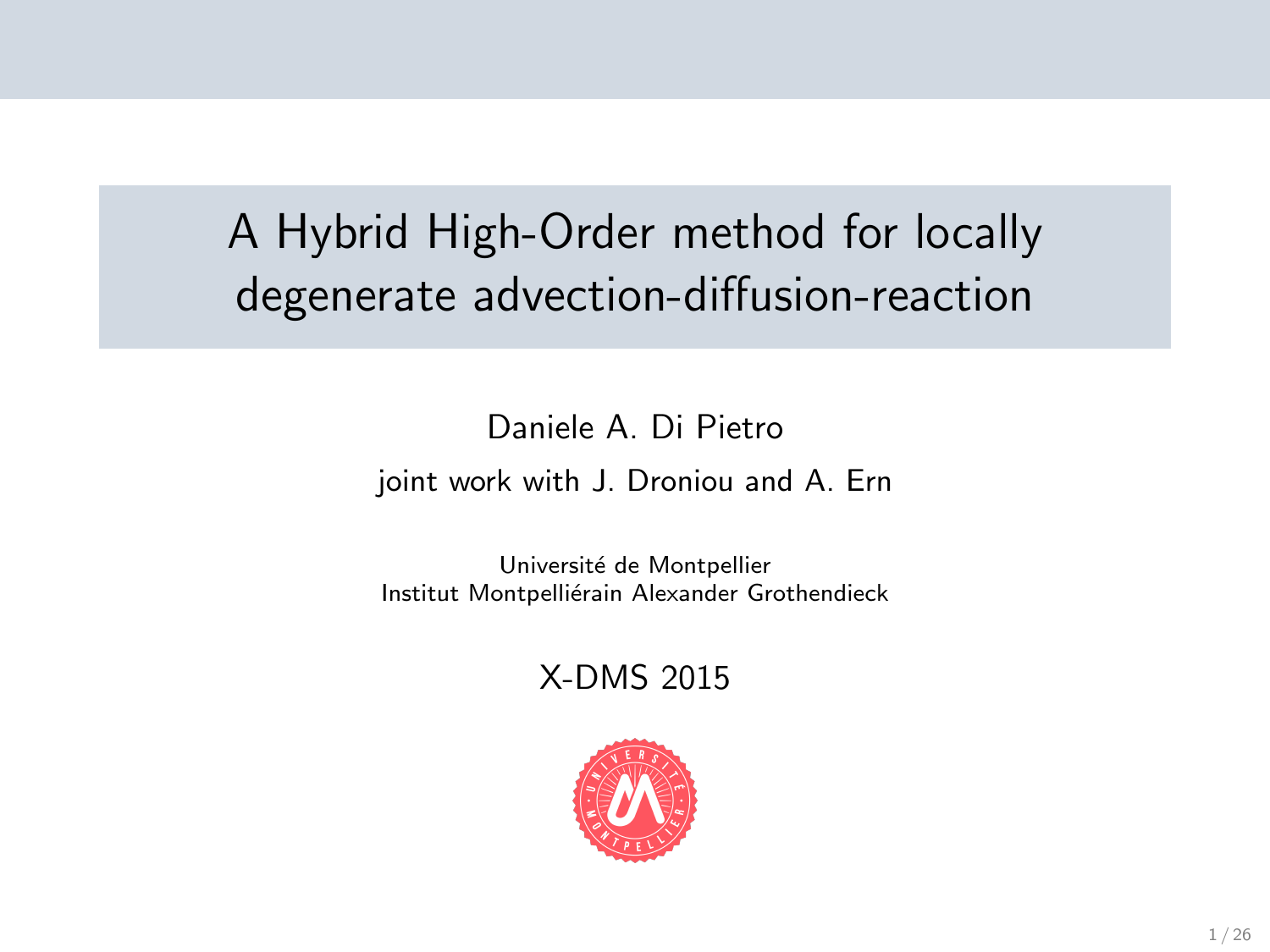- We consider locally degenerate advection-diffusion-reaction
- $\blacksquare$  Let us start with the following 1d problem:

$$
\begin{array}{c}\n \varepsilon \longrightarrow 1 \\
\downarrow \nu = \epsilon \longrightarrow 1 \\
\Omega_1 \longrightarrow 0 \\
\Omega_2\n \end{array}
$$

- As  $\epsilon \rightarrow 0^+$ , a boundary layer develops at  $x = {^{1}\!/}{2}$
- When  $\epsilon = 0$ , it turns into a jump discontinuity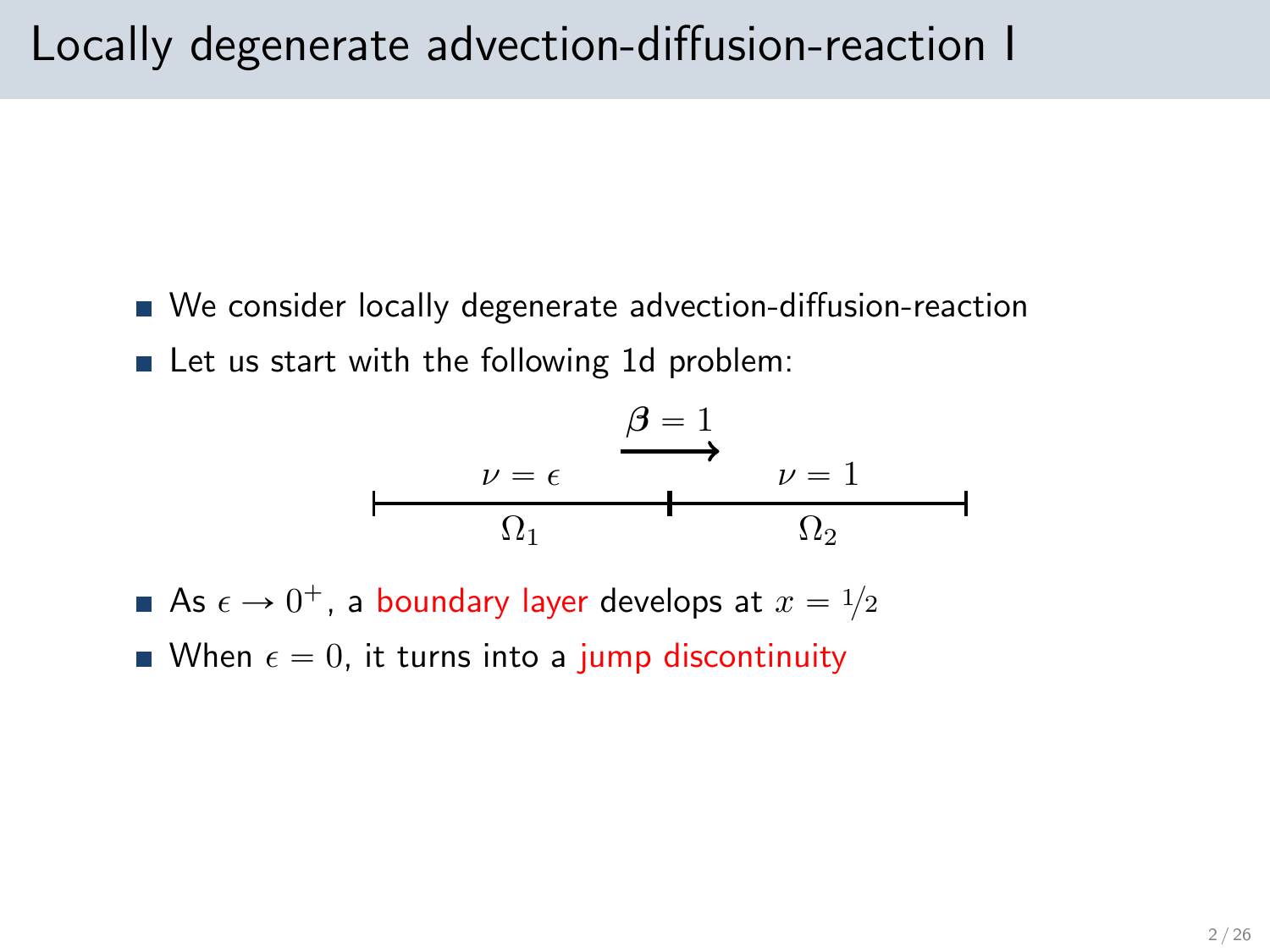### Locally degenerate advection-diffusion-reaction II



Figure: Solutions for different values of  $\epsilon$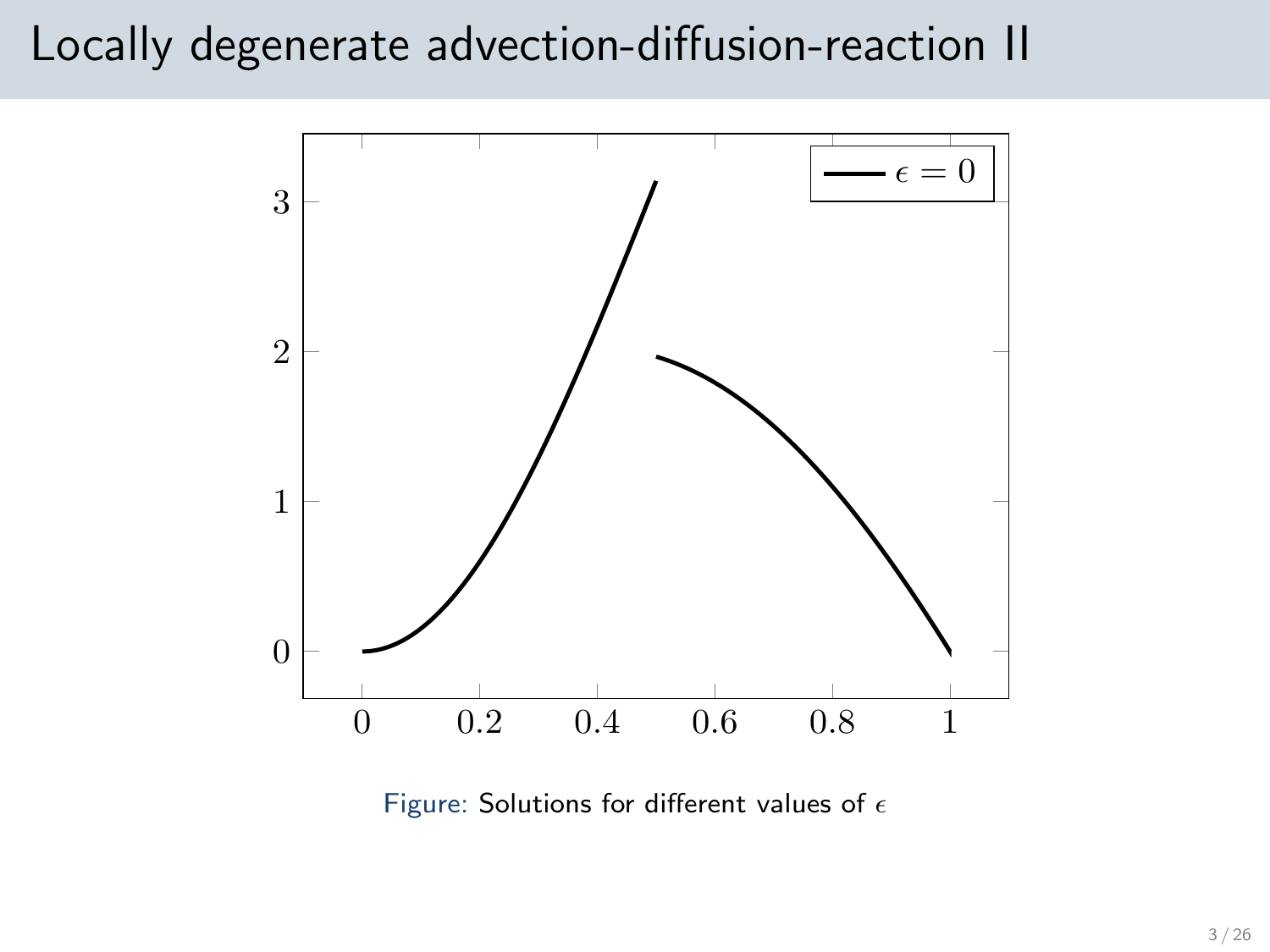### Locally degenerate advection-diffusion-reaction III

Let  $\Omega \subset \mathbb{R}^d$ ,  $d \geqslant 1$ . The diffusion coefficient  $\nu : \Omega \to \mathbb{R}$  is s.t.

*ν* is piecewise constant and  $\nu \ge \nu \ge 0$  a.e. in  $\Omega$ 

The velocity field  $\boldsymbol{\beta}: \Omega \to \mathbb{R}^d$  is s.t.

$$
\boldsymbol{\beta} \in \text{Lip}(\Omega)^d, \qquad \boldsymbol{\nabla} \cdot \boldsymbol{\beta} \equiv 0
$$

**■** For the reaction coefficient  $\mu : \Omega \to \mathbb{R}$ , we assume

 $\mu\in L^\infty(\Omega)$  and  $\mu\geqslant \mu_0>0$  a.e. in  $\Omega$ 

Generalizations possible for both  $\nu$  and  $\beta!$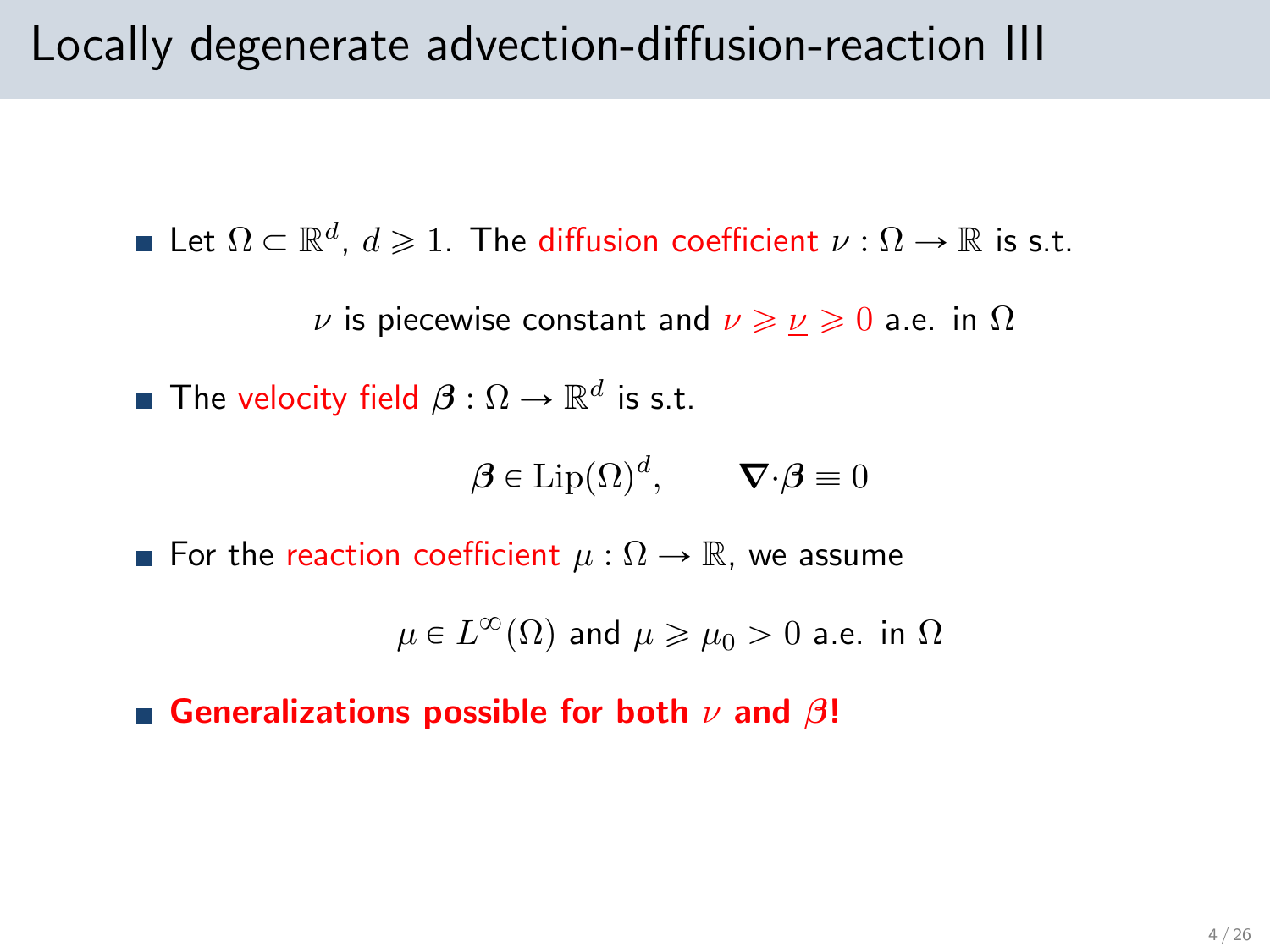## Locally degenerate advection-diffusion-reaction IV



Figure: Two-dimensional example from [\[Di Pietro et al., 2008\]](#page-24-0)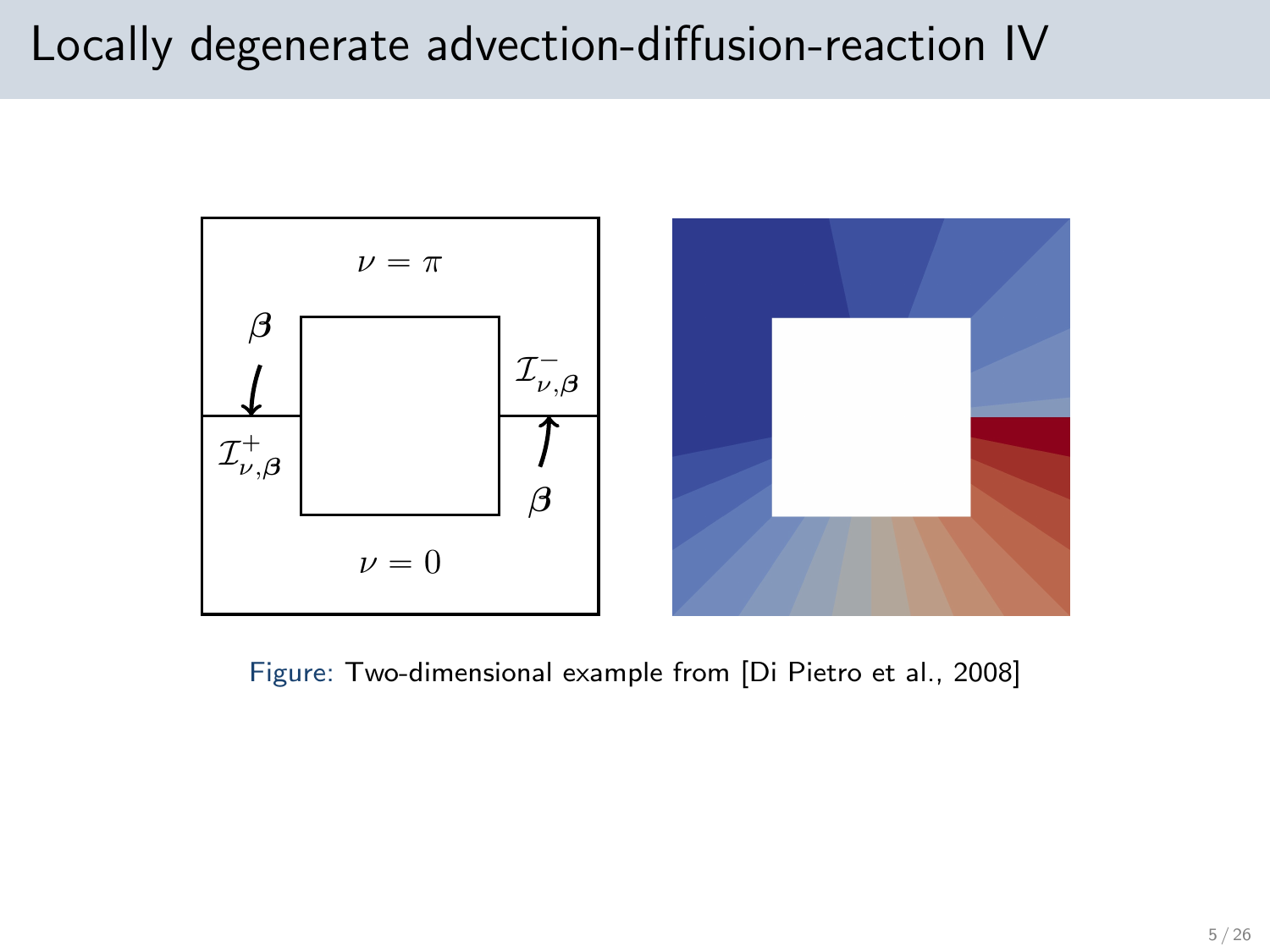### Locally degenerate advection-diffusion-reaction V

Let 
$$
f \in L^2(\Omega)
$$
. We seek  $u : \Omega \to \mathbb{R}$  s.t.

$$
\nabla \cdot (-\nu \nabla u + \beta u) + \mu u = f \text{ in } \Omega \setminus (\mathcal{I}_{\nu,\beta}^+ \cup \mathcal{I}_{\nu,\beta}^-)
$$

**Boundary conditions are enforced setting** 

$$
u = g \text{ on } \Gamma_{\nu,\beta} := \{ \mathbf{x} \in \partial \Omega \mid \nu > 0 \text{ or } \beta \cdot \mathbf{n} < 0 \}
$$

Transmission conditions on  $\mathcal{I}_{\nu,\boldsymbol{\beta}}^{\pm}$  are required to close the problem

$$
\left[-\nu \nabla u + \beta u\right] \cdot \mathbf{n}_{\Omega_i} = 0 \text{ on } \mathcal{I}_{\nu,\boldsymbol{\beta}}^{\pm}, \qquad [u] = 0 \text{ on } \mathcal{I}_{\nu,\boldsymbol{\beta}}^+
$$

The solution  $u \in U$  can jump across  $\mathcal{I}^{-}_{\nu,\boldsymbol{\beta}}$ !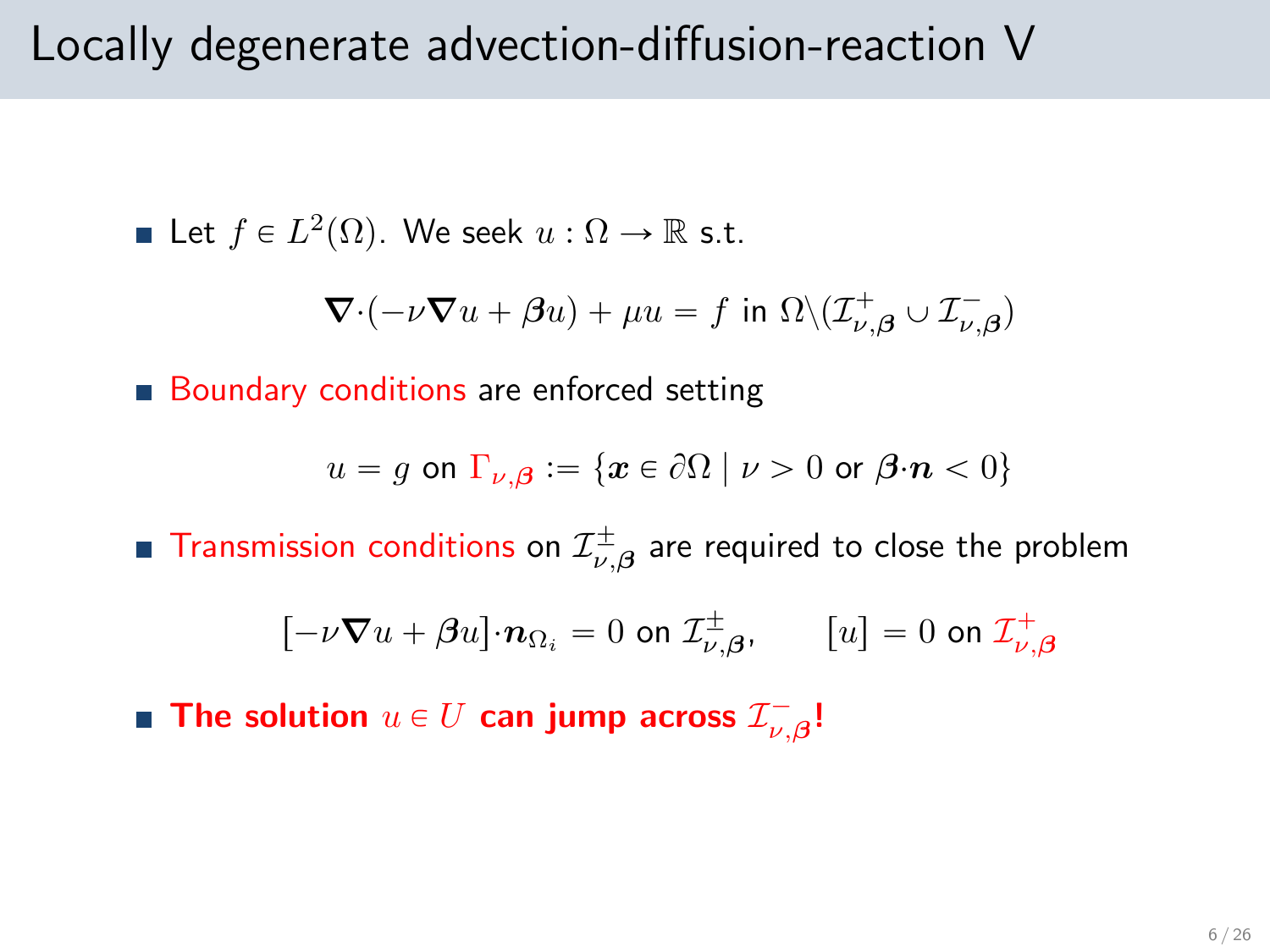# A few references on ADR

Several works on the diffusion-dominated case, including, e.g.,

- Hybridizable DG (standard meshes) [\[Cockburn et al., 2009\]](#page-24-1)
- Mimetic Finite Differences [Beirão da Veiga, Droniou, Manzini, 2010]
- Weak Galerkin [\[Wang and Ye, 2013\]](#page-25-0)
- Virtual Elements [Beirão da Veiga, Brezzi, Marini, Russo, 2014]
- (Non)conforming Virtual Elements [Cangiani, Manzini, Sutton, 2015]

. . .

**F** Fewer tackle the advection-dominated and locally degenerate cases

- 1d domain decomposition Gastaldi and Quarteroni, 1989]
- DG (only numerics) [Houston, Schwab, Süli, 2002]
- $\blacksquare$  DG (weak formultation + full analysis) [DP, Ern, Guermond, 2008]

DP, Droniou, Ern, SINUM, 2015, DOI: [10.1137/140993971](http://dx.doi.org/10.1137/140993971)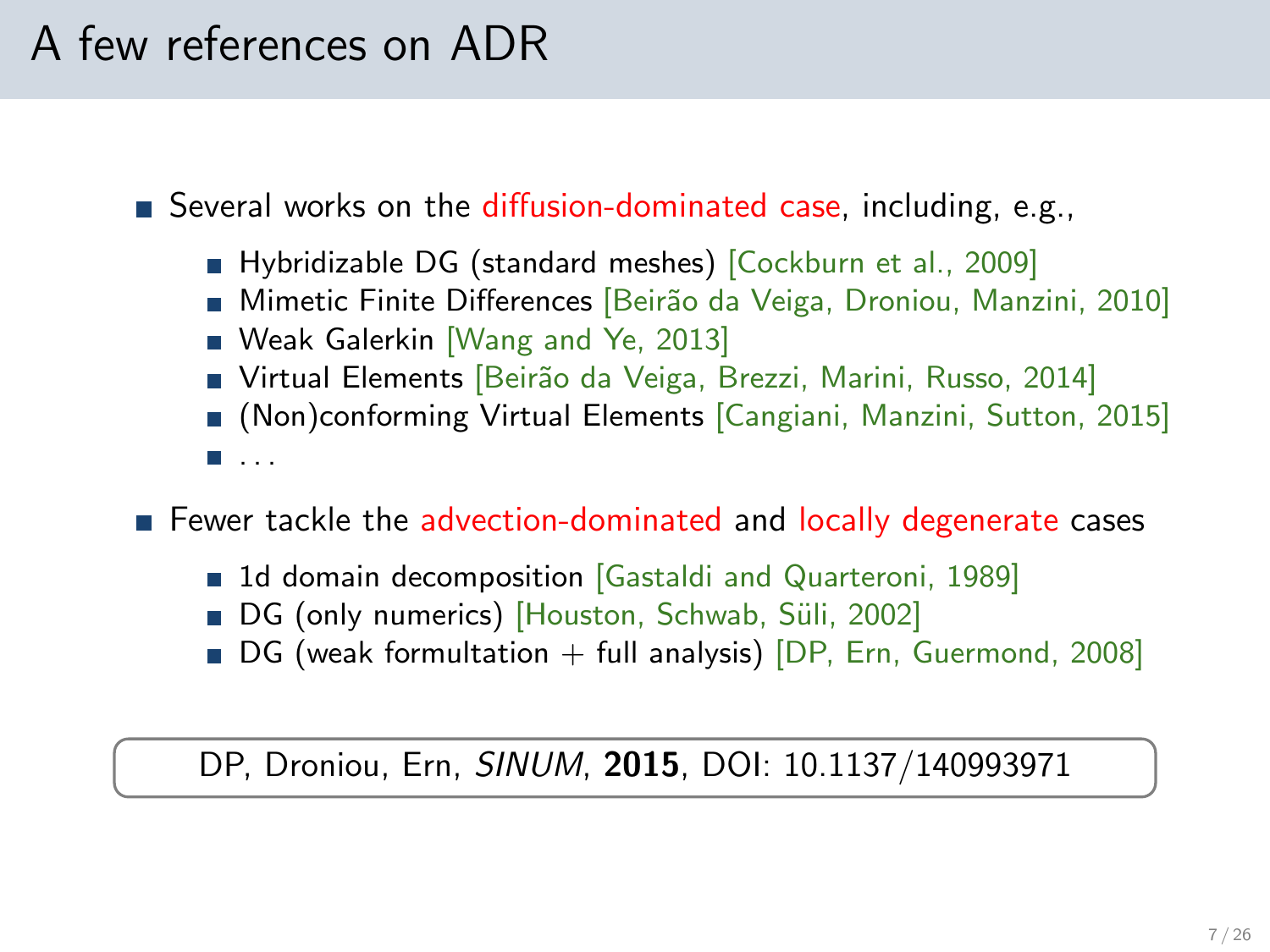# Mesh regularity



#### Definition (Admissible mesh sequence)

We consider a sequence  $(\mathcal{T}_h)_{h \in \mathcal{H}}$  of polytopal meshes s.t., for all  $h \in \mathcal{H}$ ,  $\mathcal{T}_h$  admits a simplicial submesh  $\mathfrak{T}_h$  and  $(\mathfrak{T}_h)_{h\in\mathcal{H}}$  is

- shape-regular in the usual sense of Ciarlet;
- contact-regular, i.e., every simplex  $S \subset T$  is s.t.  $h_S \approx h_T$ ;

Additionally, we assume every  $\mathcal{T}_h$  compliant with  $\nu$ , so that  $\nu \in \mathbb{P}^0(\mathcal{T}_h).$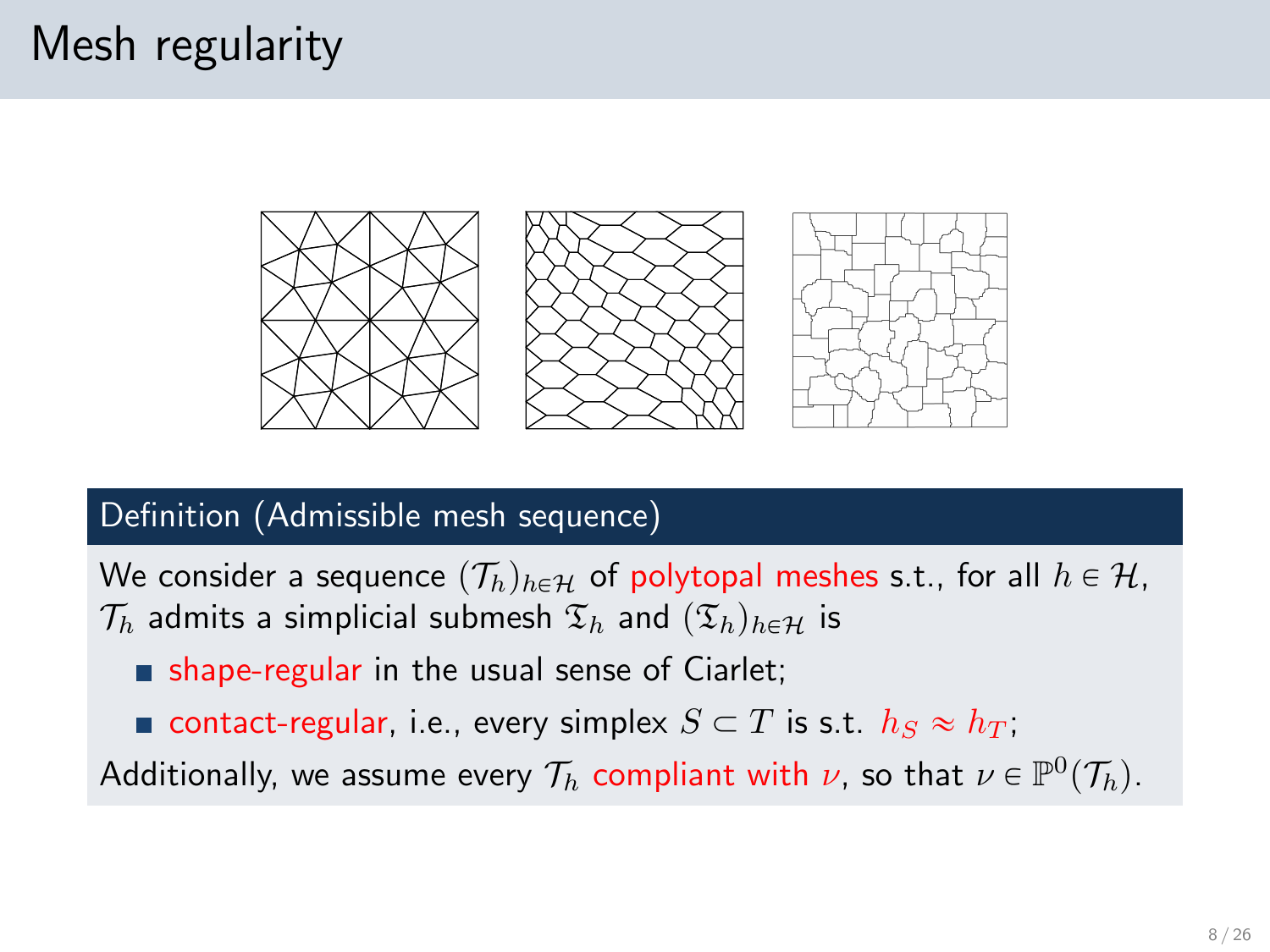## Hybrid degrees of freedom



For all  $k \geq 0$  and all  $T \in \mathcal{T}_h$ , we define the local space of DOFs

$$
\underline{U}_T^k:=\mathbb{P}^k(T)\times\left(\bigtimes_{F\in\mathcal{F}_T}\mathbb{P}^k(F)\right)
$$

■ The global space has single-valued interface DOFs

$$
\underline{U}_h^k:=\left(\bigtimes_{T\in\mathcal{T}_h}\mathbb{P}^k(T)\right)\times\left(\bigtimes_{F\in\mathcal{F}_h}\mathbb{P}^k(F)\right)
$$

Grey DOFs can be condensed ("discontinuous skeletal")!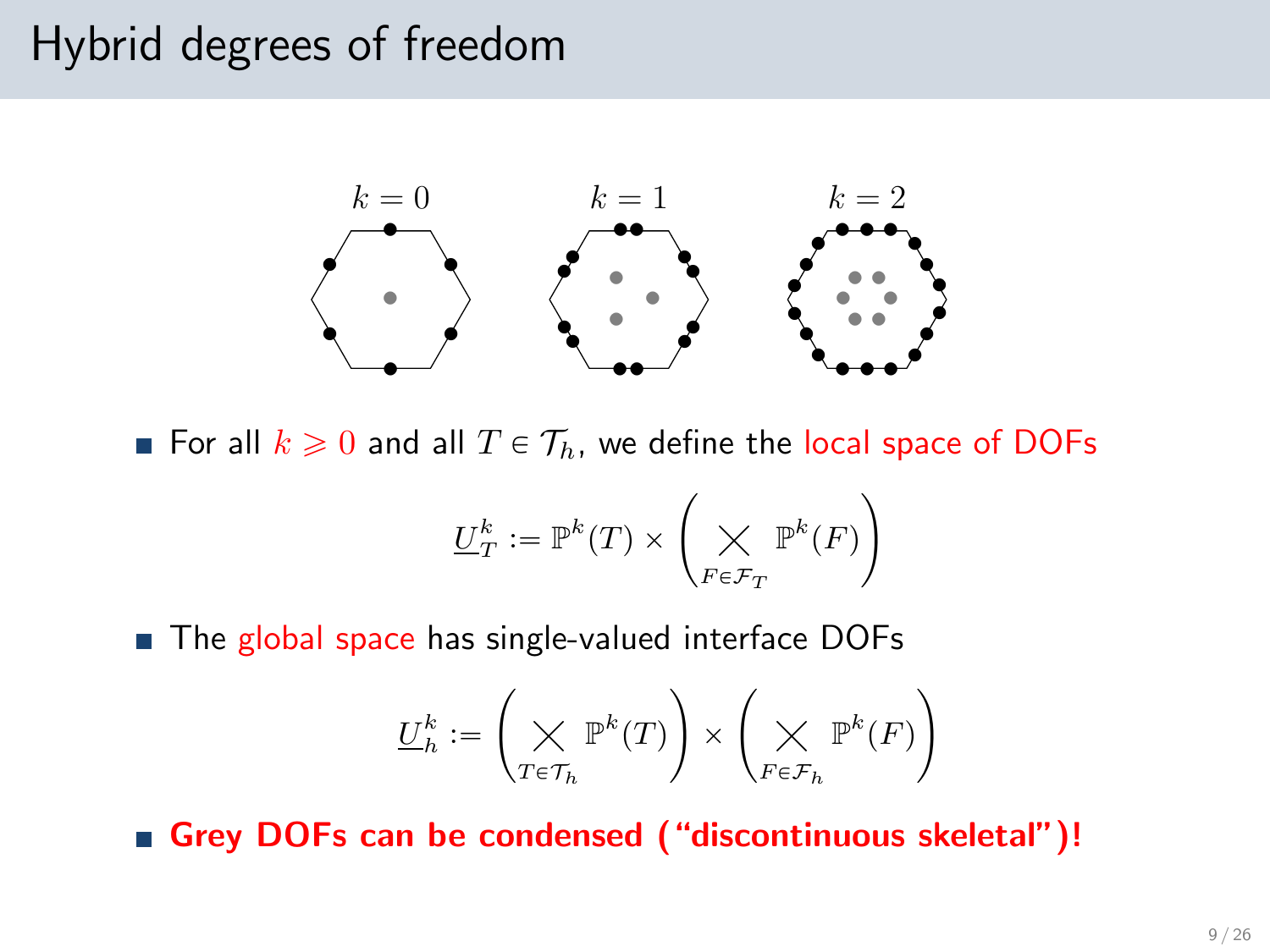- Diffusion terms of order  $(k + 1)$ , cf. [DP, Ern, Lemaire, 2014]
- **Element-face upwind stabilization of advection**
- Automatic enforcement of the conditions on  $\Gamma_{\nu,\boldsymbol{\beta}}$  and  $\mathcal{I}_{\nu,\boldsymbol{\beta}}^{\pm}$
- Arbitrary order  $k \geqslant 0$  in any dimension  $d \geqslant 1$
- Method valid for the full range of local Peclet numbers
- Analysis capturing the variation in the convergence rate
- Reduced cost through static condensation
- No need to duplicate interface unknowns on  $\mathcal{I}^+_{\nu,\beta}$   $\left( ! \right)$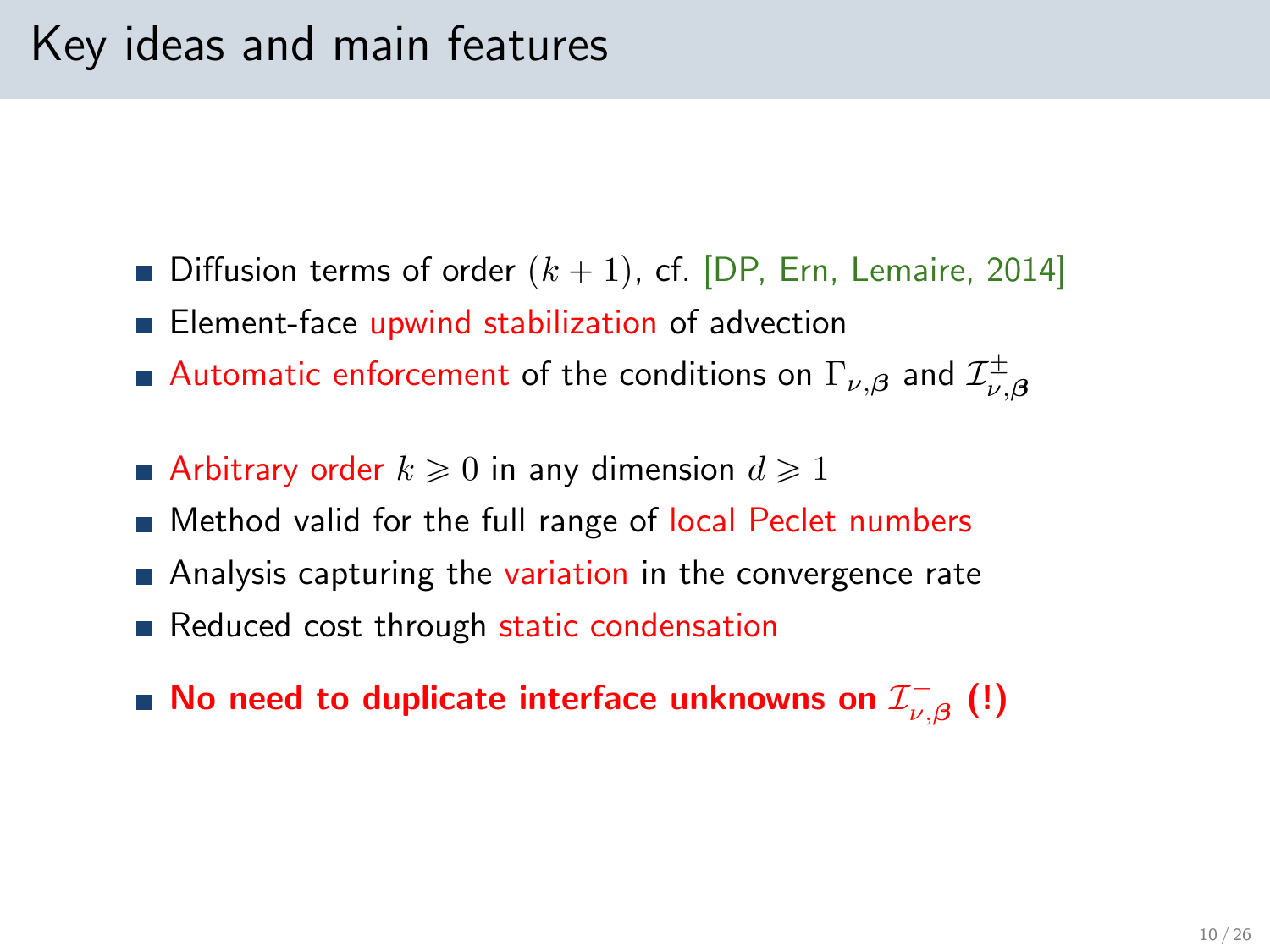Let  $T \in \mathcal{T}_h$ . The local potential reconstruction operator

$$
p_T^{k+1}:\underline{U}_T^k\to\mathbb{P}^{k+1}(T)
$$

is s.t. for all  $\underline{v}_T = (v_T, (v_F)_{F \in \mathcal{F}_T}) \in \underline{U}_T^k$  and all  $w \in \mathbb{P}^{k+1}(T)$ ,

$$
(\boldsymbol{\nabla} p_T^{k+1}\underline{v}_T, \boldsymbol{\nabla} w)_T := -(v_T, \triangle w)_T + \sum_{F \in \mathcal{F}_T} (v_F, \boldsymbol{\nabla} w {\cdot} \boldsymbol{n}_{TF})_F
$$

Let  $\underline{I}_T^k : H^1(T) \ni v \mapsto (\pi_T^k v, (\pi_F^k v)_{F \in \mathcal{F}_T}) \in \underline{U}_T^k$  $(p_T^{k+1}\circ \underline{I}_T^k)$  has optimal approximation properties in  $\mathbb{P}^{k+1}(T)$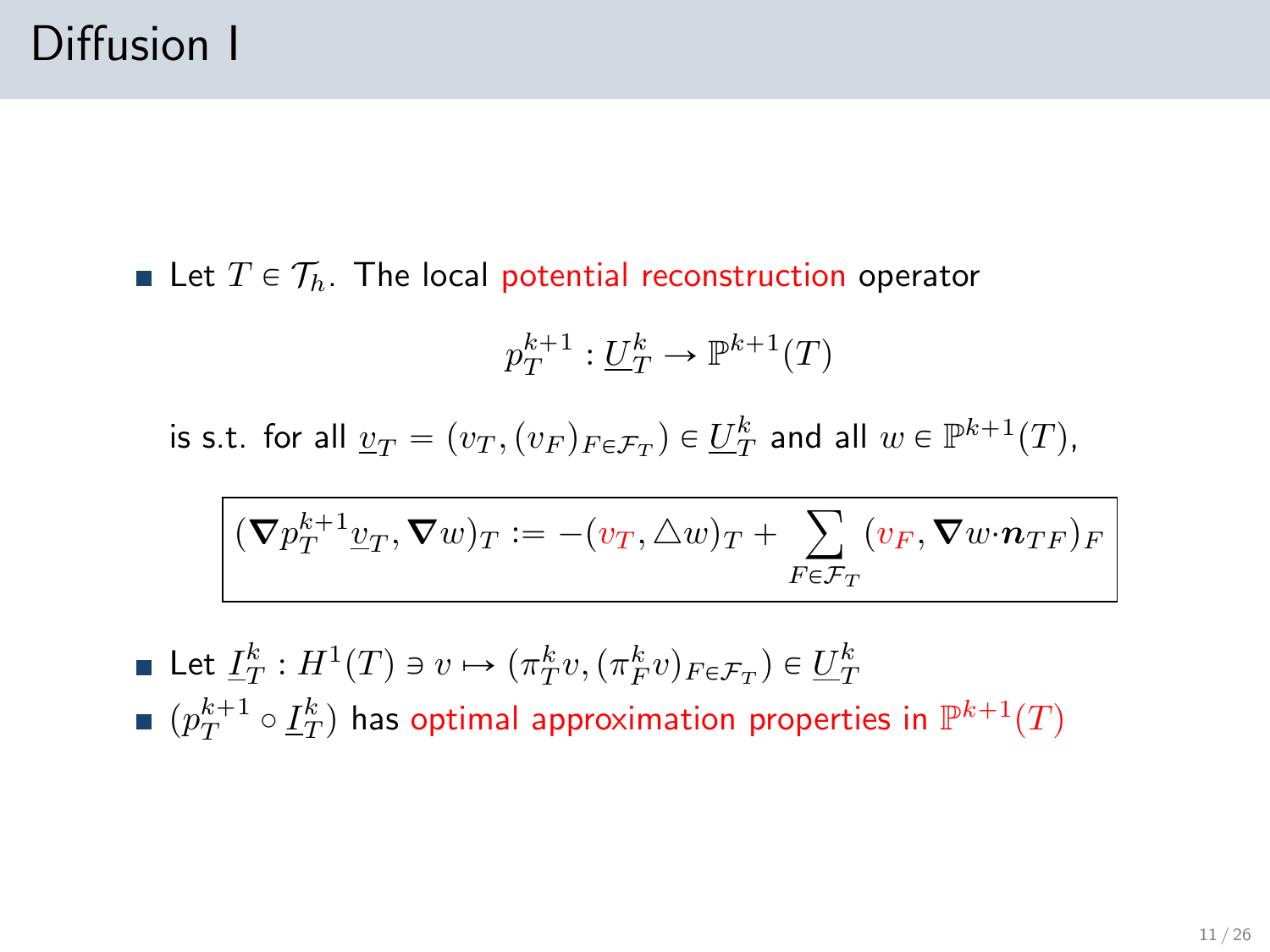Let  $T \in \mathcal{T}_h$ . We define the local bilinear form  $a_{\nu,T}$  on  $\underline{U}_T^k \times \underline{U}_T^k$ :

$$
a_{\nu,T}(\underline{u}_T,\underline{v}_T):=(\nu_T\boldsymbol{\nabla} p_T^{k+1}\underline{u}_T,\boldsymbol{\nabla} p_T^{k+1}\underline{v}_T)_T+\sum_{F\in\mathcal{F}_T}\frac{\nu_T}{h_F}(r_{TF}^k\underline{u}_T,r_{TF}^k\underline{v}_T)_F
$$

 $\blacksquare$  We stabilize by least-square penalty of the high-order face residual

$$
r_{TF}^k(\underline{v}_T):=\pi_F^k(v_F-p_T^{k+1}\underline{v}_T)-\pi_T^k(v_T-p_T^{k+1}\underline{v}_T)
$$

 $a_{\nu,T}$  is polynomially consistent up to degree  $(k + 1)$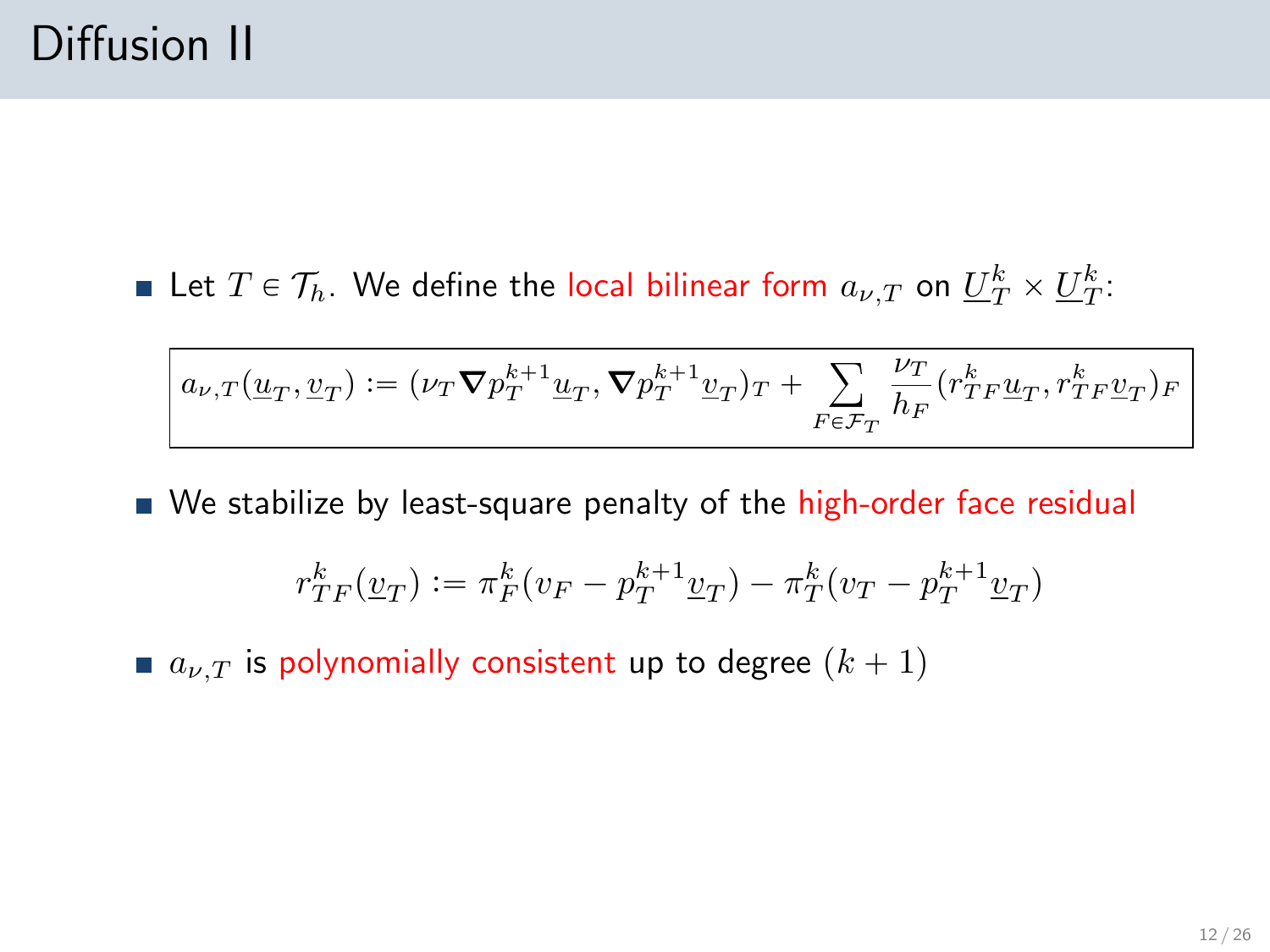# Diffusion III

- The last step is to assembly and weakly enforce BCs
- The global bilinear form  $a_{\nu,h}$  on  $\underline{U}_h^k\times \underline{U}_h^k$  is defined as

$$
a_{\nu,h}(\underline{w}_h, \underline{v}_h) := \sum_{T \in \mathcal{T}_h} a_{\nu,T}(\underline{w}_T, \underline{v}_T) + s_{\partial,\nu,h}(\underline{w}_h, \underline{v}_h)
$$

where, for a user-defined penalty parameter  $\varsigma > 0$ ,

$$
s_{\partial,\nu,h}(\underline{w}_h,\underline{v}_h) := \sum_{F \in \mathcal{F}_h^{\mathrm{b}}} \left\{ -(\nu_F \boldsymbol{\nabla} p_T^{k+1} \underline{w}_T {\cdot} \boldsymbol{n}_{TF}, v_F)_F + \frac{\varsigma \nu_F}{h_F}(w_F, v_F)_F \right\}
$$

Symmetric and skew-symmetric variants can be devised (cf. DG)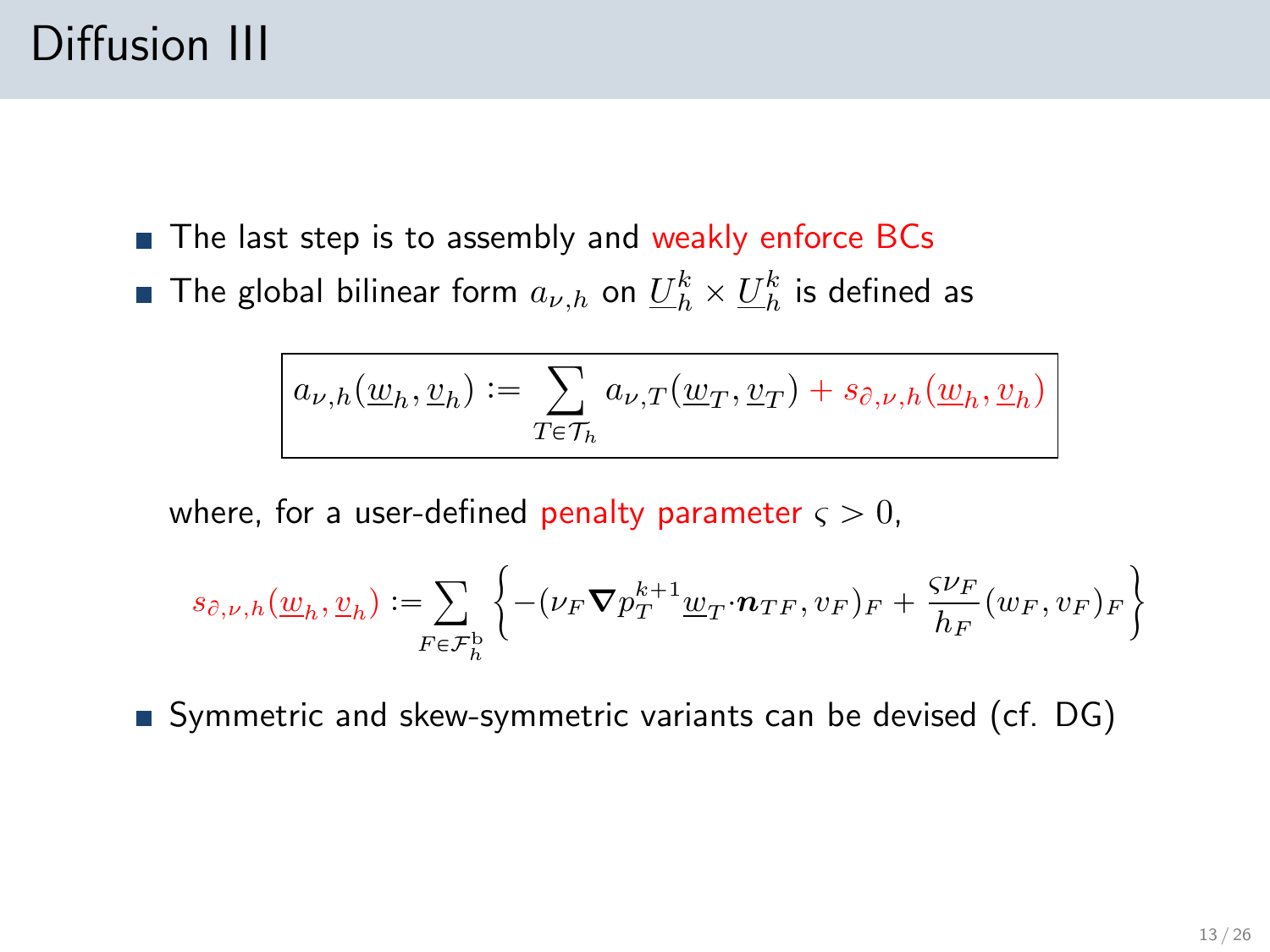#### Lemma (Coercivity of  $a_{\nu,h}$ )

Assuming that  $\varsigma > C^2_{\text{tr}} N_{\partial} /4$  it holds, for all  $\underline{v}_h \in \underline{U}_h^k$ ,

$$
a_{\nu,h}(\underline{v}_h,\underline{v}_h)=:\|\underline{v}_h\|_{\nu,h}^2\simeq\sum_{T\in\mathcal{T}_h}\nu_T\|\underline{v}_T\|_{1,T}^2+\sum_{F\in\mathcal{F}_h^{\mathrm{b}}}\frac{\nu_F}{h_F}\|v_F\|_F^2,
$$

where, for all  $T \in \mathcal{T}_h$ , we have defined the  $H^1(T)$ -like seminorm on  $\underline{U}_T^k$ :

$$
\|\underline{v}_T\|_{1,T}^2 := \|\nabla v_T\|_T^2 + \sum_{F \in \mathcal{F}_T} \frac{1}{h_F} \|v_F - v_T\|_F^2.
$$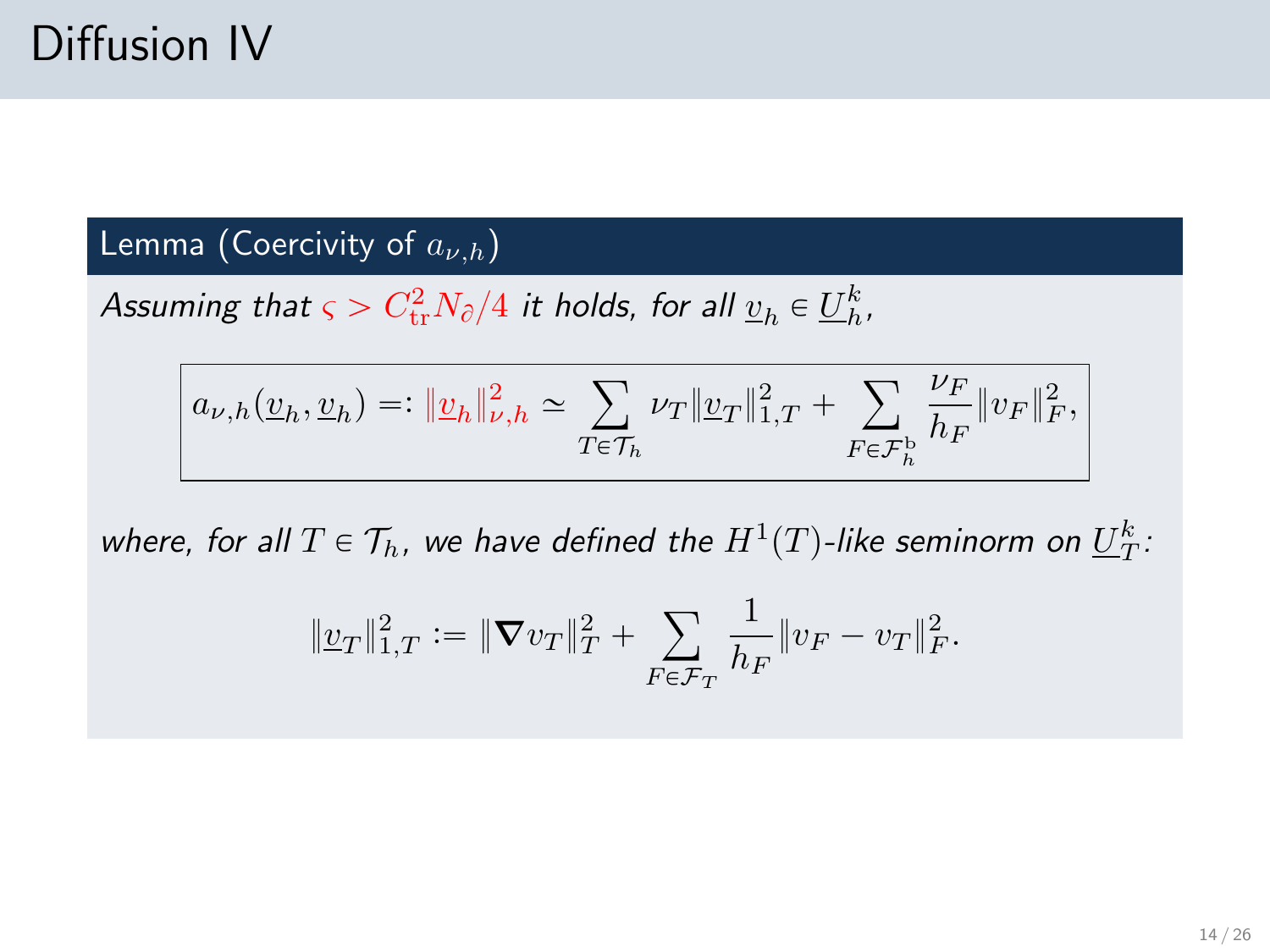### Advection-reaction I

■ The discrete advective derivative operator

$$
G_{\beta,T}^k: \underline{U}_T^k \to \mathbb{P}^k(T)
$$

is s.t., for all  $\underline{v}_T \in \underline{U}_T^k$  and all  $w \in \mathbb{P}^k(T)$ ,

$$
(G_{\beta,T}^k \underline{v}_T, \underline{w})_T = -(\underline{v}_T, \beta \cdot \nabla \underline{w})_T + \sum_{F \in \mathcal{F}_T} ((\beta \cdot n_{TF}) \underline{v}_F, \underline{w})_F
$$

We have the following global IBP formula: For all  $\underline{w}_h, \underline{v}_h \in \underline{U}_h^k,$ 

$$
\sum_{T \in \mathcal{T}_h} \left( (G_{\beta,T}^k \underline{w}_T, v_T)_T + (w_T, G_{\beta,T}^k \underline{v}_T)_T \right) = \sum_{F \in \mathcal{F}_h^b} ((\beta \cdot \mathbf{n}_F) w_F, v_F)_F
$$

$$
- \sum_{T \in \mathcal{T}_h} \sum_{F \in \mathcal{F}_h} ((\beta \cdot \mathbf{n}_{TF})(w_F - w_T), v_F - v_T)_F
$$

■ To control the term in red, we use element-face upwinding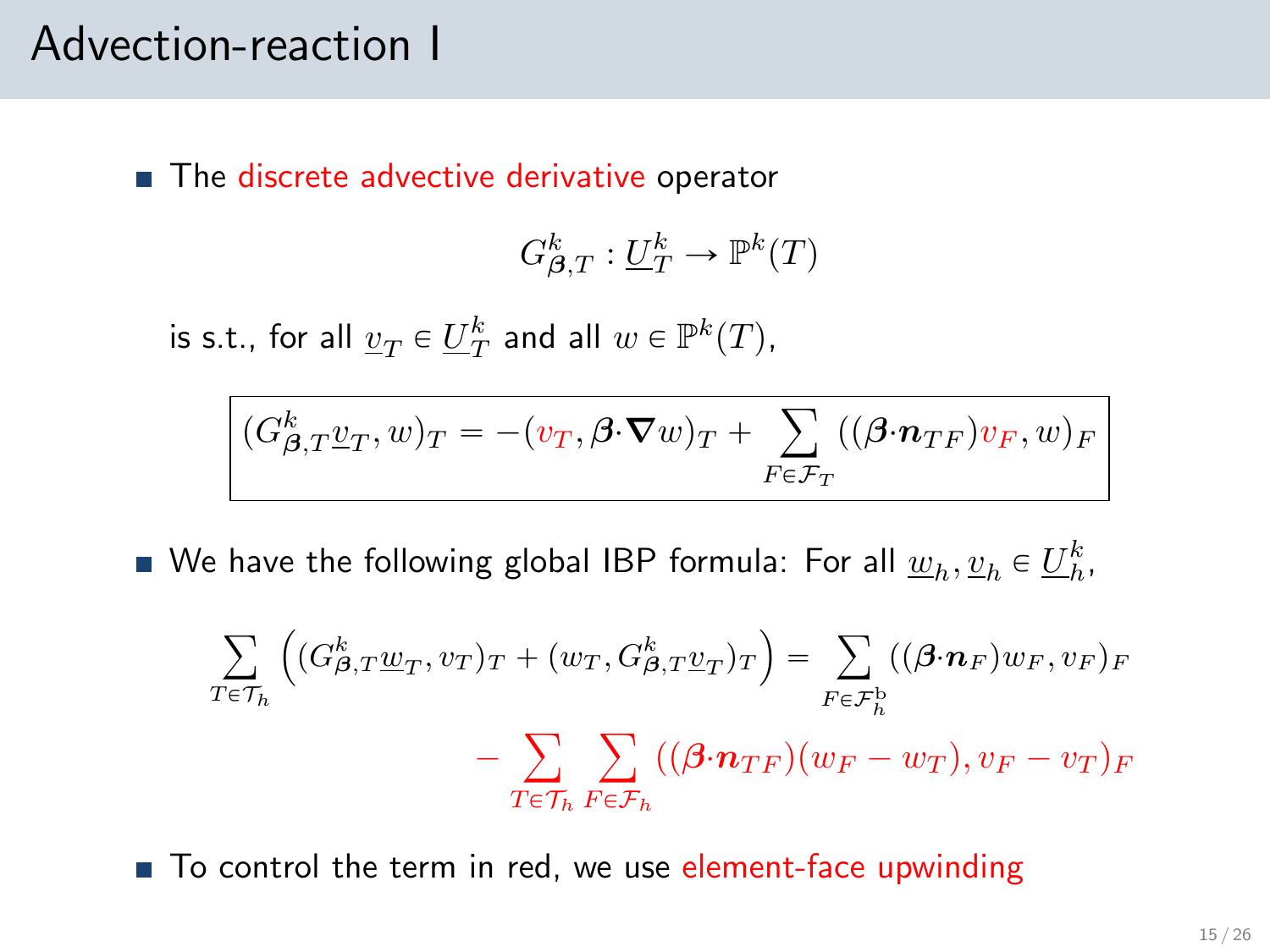### Advection-reaction II

For all  $T \in \mathcal{T}_h$ , we define the bilinear form  $a_{\boldsymbol{\beta},\mu,T}$  on  $\underline{U}_T^k \times \underline{U}_T^k$  s.t.

 $a_{\boldsymbol{\beta},\mu,T}(\underline{w}_T, \underline{v}_T) := -(w_T, G_{\boldsymbol{\beta},T}^k \underline{v}_T)_T + \mu(w_T, v_T)_T + s_{\boldsymbol{\beta},T}^-(\underline{w}_T, \underline{v}_T)$ 

with local element-face upwind stabilization given by

$$
s_{\boldsymbol{\beta},T}^-(\underline{w}_T,\underline{v}_T):=\sum_{F\in\mathcal{F}_T}((\boldsymbol{\beta}{\cdot}\boldsymbol{n}_{TF})^-(w_F-w_T),v_F-v_T)_F
$$

Assembling and including the weak enforcement of BCs, we have

$$
a_{\boldsymbol{\beta},\mu,h}(\underline{w}_h,\underline{v}_h) := \sum_{T\in\mathcal{T}_h} a_{\boldsymbol{\beta},\mu,T}(\underline{w}_h,\underline{v}_h) + \sum_{F\in\mathcal{F}_h^{\mathrm{b}}} ((\boldsymbol{\beta}\cdot\boldsymbol{n})^+w_F,v_F)_F
$$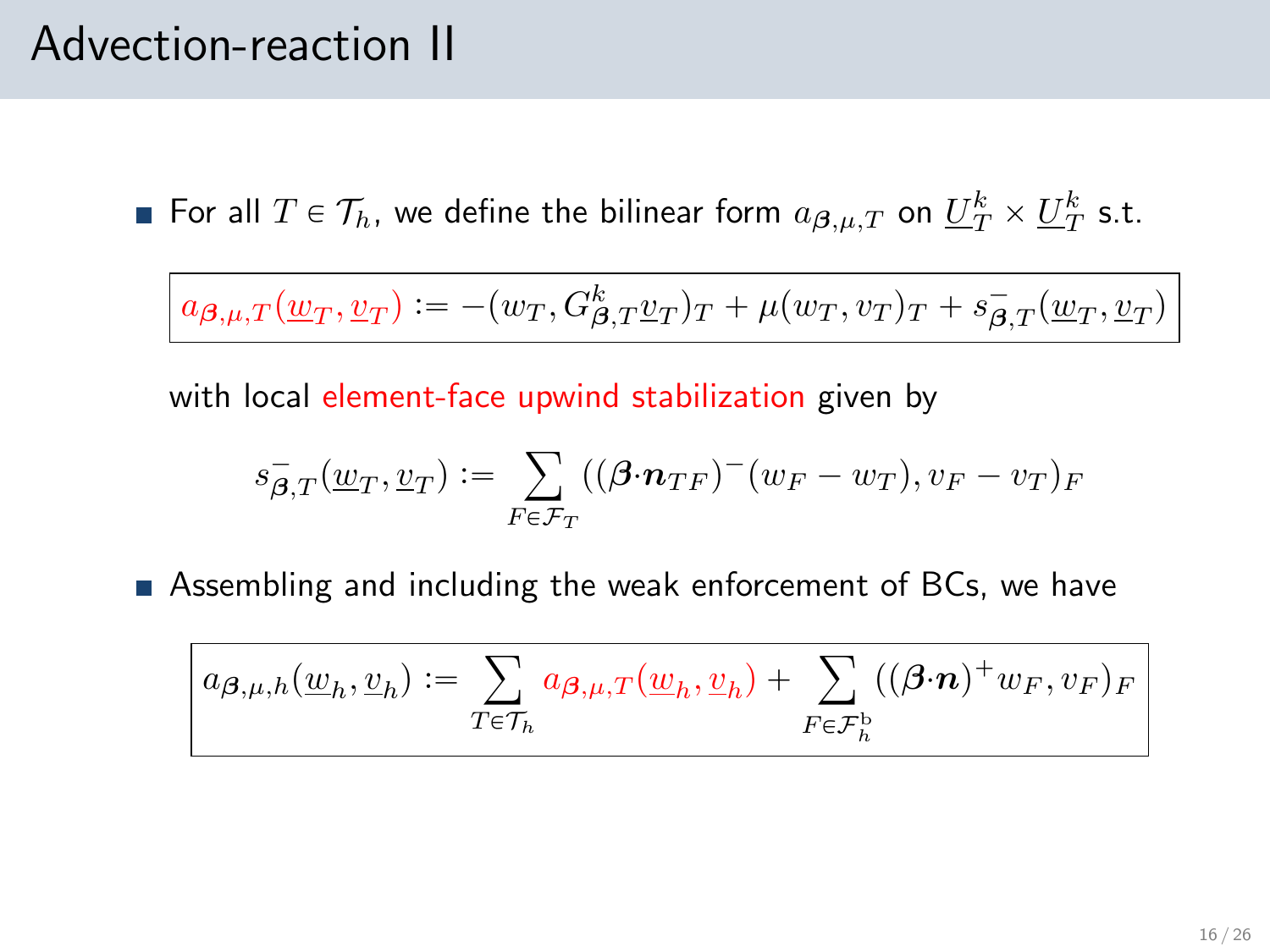## Advection-reaction III

Lemma (Coercivity of  $a_{\boldsymbol{\beta},\mu,h}$ )

Let  $\eta := \min_{T \in \mathcal{T}_h} (1, \tau_{\text{ref},T} \mu)$ ,  $\tau_{\text{ref},T} := \{ \max(||\mu||_{L^{\infty}(T)}, L_{\beta,T}) \}^{-1}$ . Then,

$$
\forall \underline{v}_h \in \underline{U}_h^k, \qquad \eta \|\underline{v}_h\|_{\beta,\mu,h}^2 \leq a_{\beta,\mu,h}(\underline{v}_h, \underline{v}_h),
$$

with global advection-reaction norm

$$
\|\underline{v}_h\|_{\boldsymbol{\beta},\mu,h}^2 := \sum_{T \in \mathcal{T}_h} \|\underline{v}_T\|_{\boldsymbol{\beta},\mu,T}^2 + \frac{1}{2} \sum_{F \in \mathcal{F}_h^{\mathrm{b}}} \||\boldsymbol{\beta} \cdot \boldsymbol{n}_{TF}|^{1/2} v_F\|_F^2,
$$
  
and 
$$
\|\underline{v}_T\|_{\boldsymbol{\beta},\mu,T}^2 := \frac{1}{2} \sum_{F \in \mathcal{F}_T} \||\boldsymbol{\beta} \cdot \boldsymbol{n}_{TF}|^{1/2} (v_F - v_T)\|_F^2 + \tau_{\mathrm{ref},T}^{-1} \|v_T\|_T^2.
$$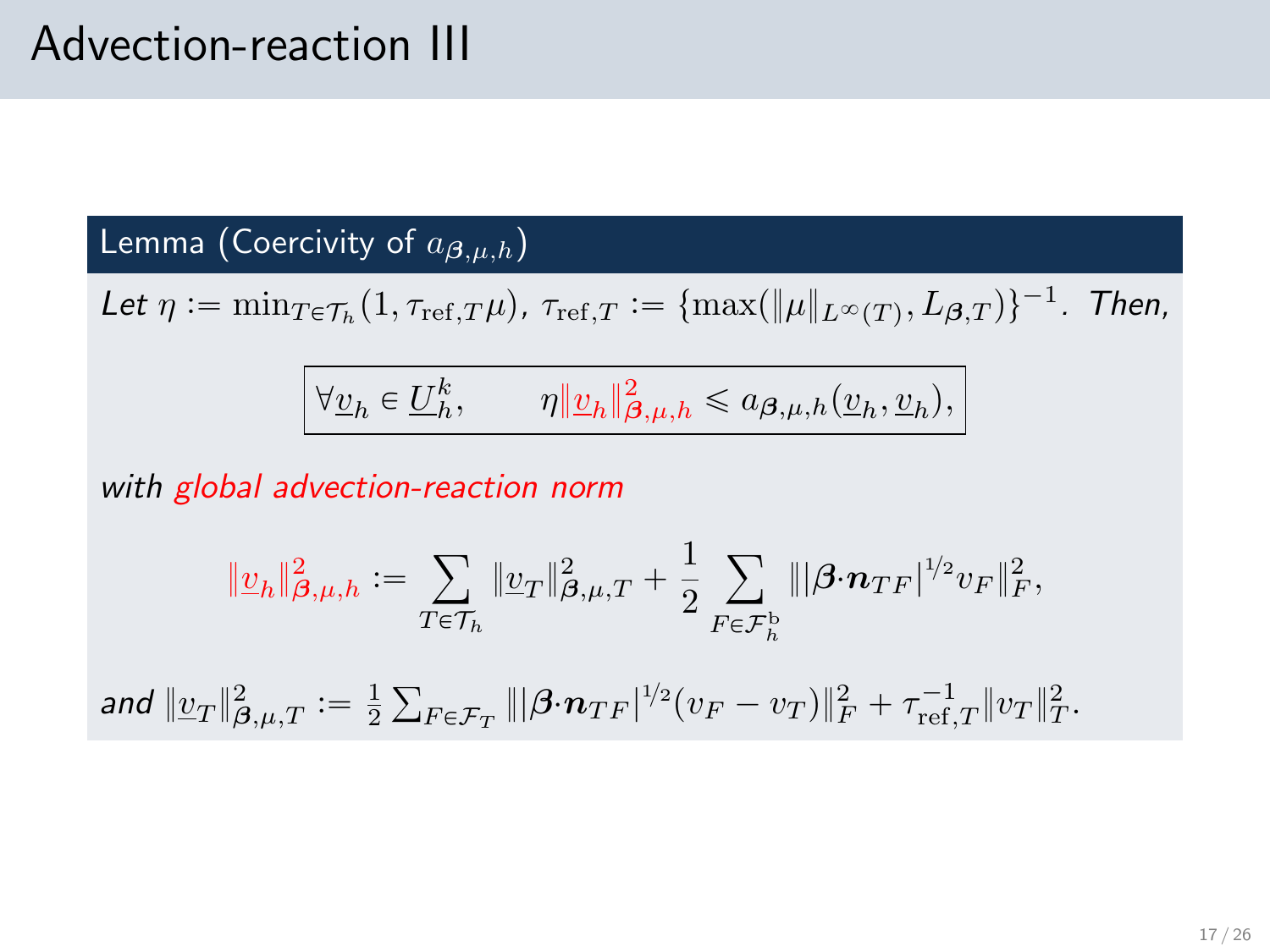Define the following RHS linear form  $l_h$  on  $\underline{U}_h^k$ :

$$
l_h(\underline{v}_h) := \sum_{T \in \mathcal{T}_h} (f, v_T)_T + \sum_{F \in \mathcal{F}_h^b} \left( ((\boldsymbol{\beta} \cdot \boldsymbol{n}_{TF})^{-} g, v_F)_F + \frac{\nu_{FS}}{h_F} (g, v_F)_F \right)
$$

The discrete problem reads: Find  $\underline{u}_h \in \underline{U}_h^k$  s.t.,  $\forall \underline{v}_h \in \underline{U}_h^k$ ,

$$
a_h(\underline{u}_h, \underline{v}_h) := a_{\nu,h}(\underline{u}_h, \underline{v}_h) + a_{\boldsymbol{\beta},\mu,h}(\underline{u}_h, \underline{v}_h) = l_h(\underline{v}_h)
$$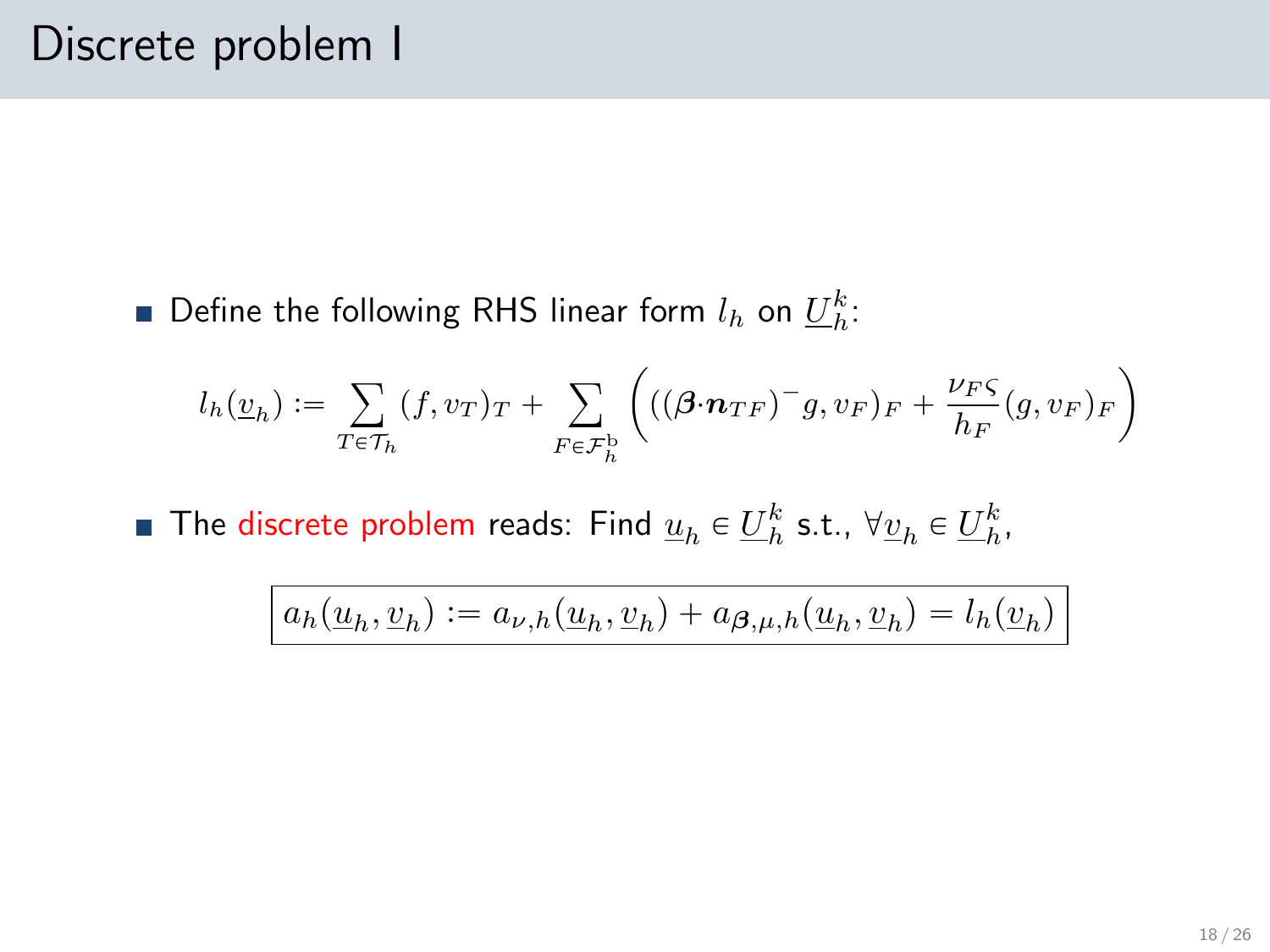#### Lemma (inf-sup stability of  $a_h$ )

There is  $\gamma_{\rho} > 0$  independent of h, v,  $\beta$  and  $\mu$  s.t.

$$
\forall \underline{w}_h \in \underline{U}_h^k, \qquad \|\underline{w}_h\|_{\sharp,h} \leq \gamma_\varrho \zeta^{-1} \sup_{\underline{v}_h \in \underline{U}_h^k \setminus \{0\}} \frac{a_h(\underline{w}_h, \underline{v}_h)}{\|\underline{v}_h\|_{\sharp,h}},
$$

with  $\zeta := \tau_{\text{ref},T} \mu$  and augmented global stability norm  $||\underline{v}_h||^2_{\sharp,h} := ||\underline{v}_h||^2_{\nu,h} + ||\underline{v}_h||^2_{\beta,\mu,h}$  $T \epsilon \mathcal{T}_h$  $h_T \beta^{-1}_{{\rm ref},T} \| G^k_{\boldsymbol{\beta},T} \underline{v}_h \|_T^2$ 

The  $\|\cdot\|_{\sharp,h}$ -norm adds control for the discrete advective derivative!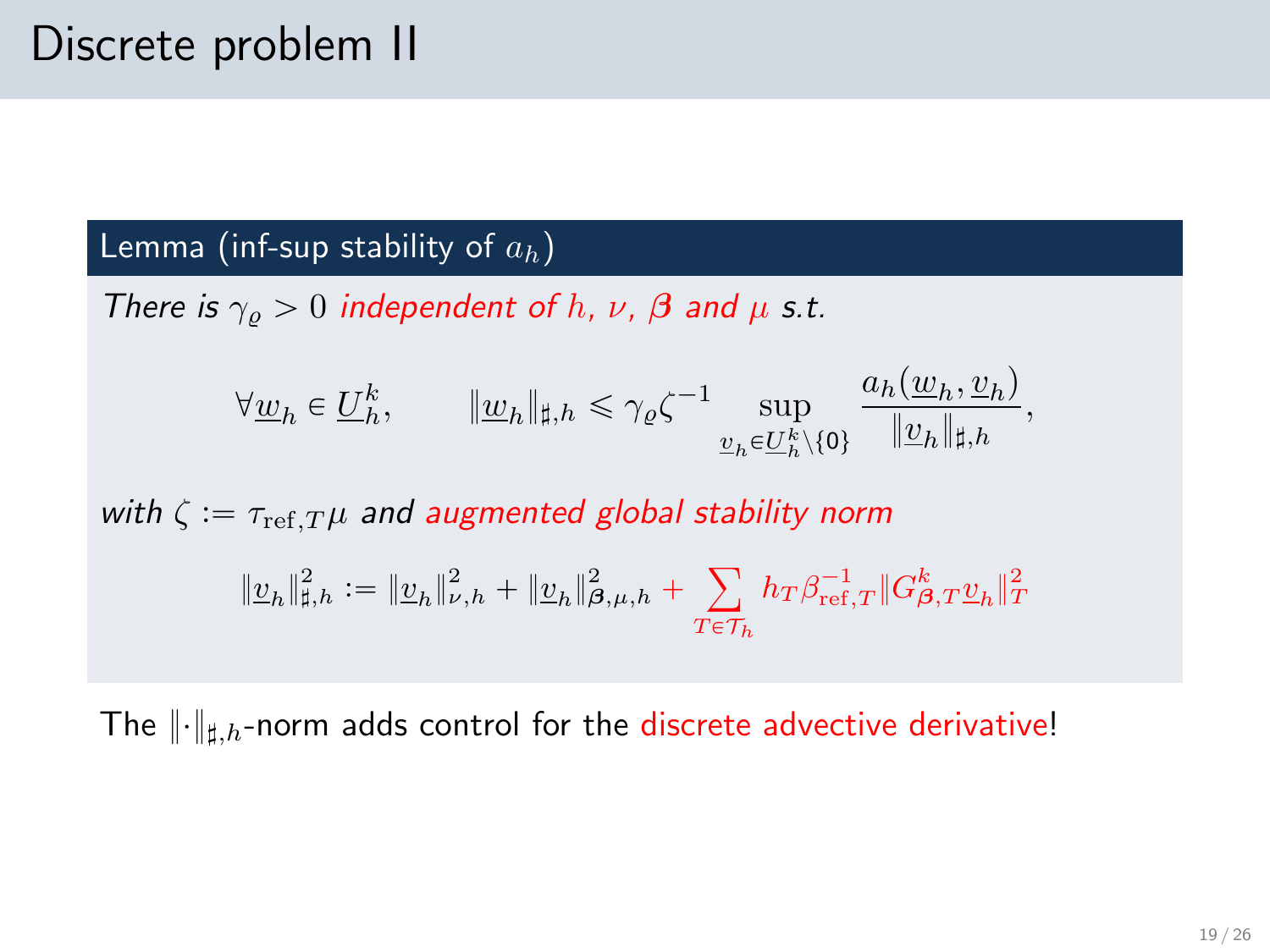### A tailored reduction map



We need a reduction map  $\underline{I}_h^k:U\to \underline{U}_h^k.$  For  $T\in \mathcal{T}_h,$  simply set  $(\underline{I}_h^k v)_T := \pi_T^k v$ 

For faces  $F \in \mathcal{F}_h$ , taking  $\gamma_F v$  from the diffusive side if  $F \subset \mathcal{I}^-_{\nu,\boldsymbol{\beta}},$ 

$$
(\underline{I}_h^k v)_F := \pi_F^k(\gamma_F v)
$$

Hence, interface DOFs on  $\mathcal{I}^-_{\nu,\beta}$  represent the diffusive trace!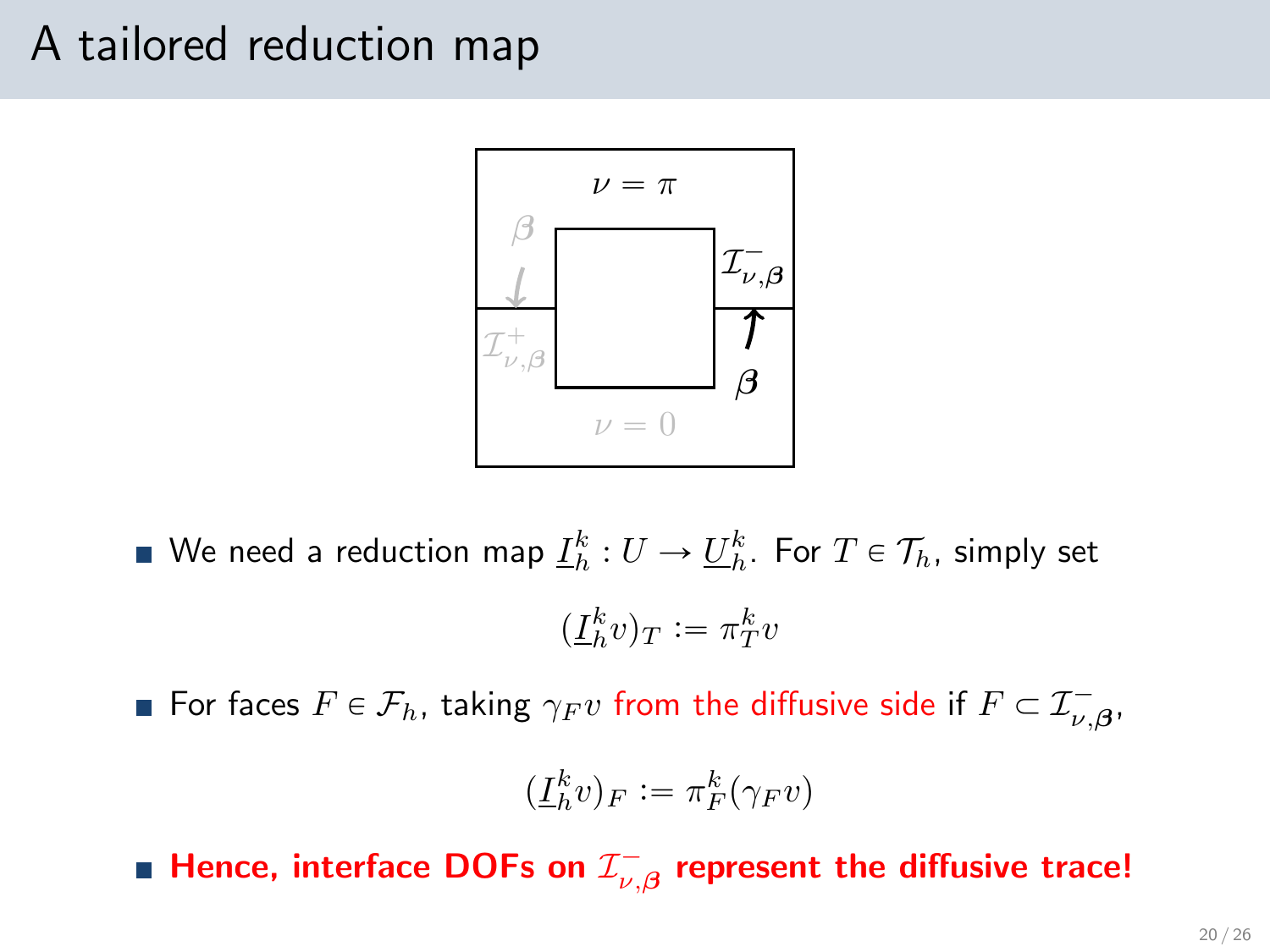#### Theorem (Error estimate)

Assume that, for all  $T \in \mathcal{T}_h$ ,  $u \in H^{k+2}(T)$  and

 $h_T L_{\beta,T} \leq \beta_{\text{ref.}T}$  and  $h_T \mu \leq \beta_{\text{ref.}T}$ ,

Then, there is  $C > 0$  independent of h, v,  $\beta$ , and  $\mu$  s.t.

$$
\|\underline{u}_h-\underline{I}_h^k u\|_{\sharp,h}^2\leqslant C\!\sum_{T\in\mathcal{T}_h}\Bigl\{B_T^{\rm d}(u,k)h_T^{2(k+1)}+B_T^{\rm a}(u,k)\min(1,{\rm Pe}_T)h_T^{2(k+\frac{1}{2})}\Bigr\},
$$

with  $Pe<sub>T</sub>$  denoting the local Péclet number.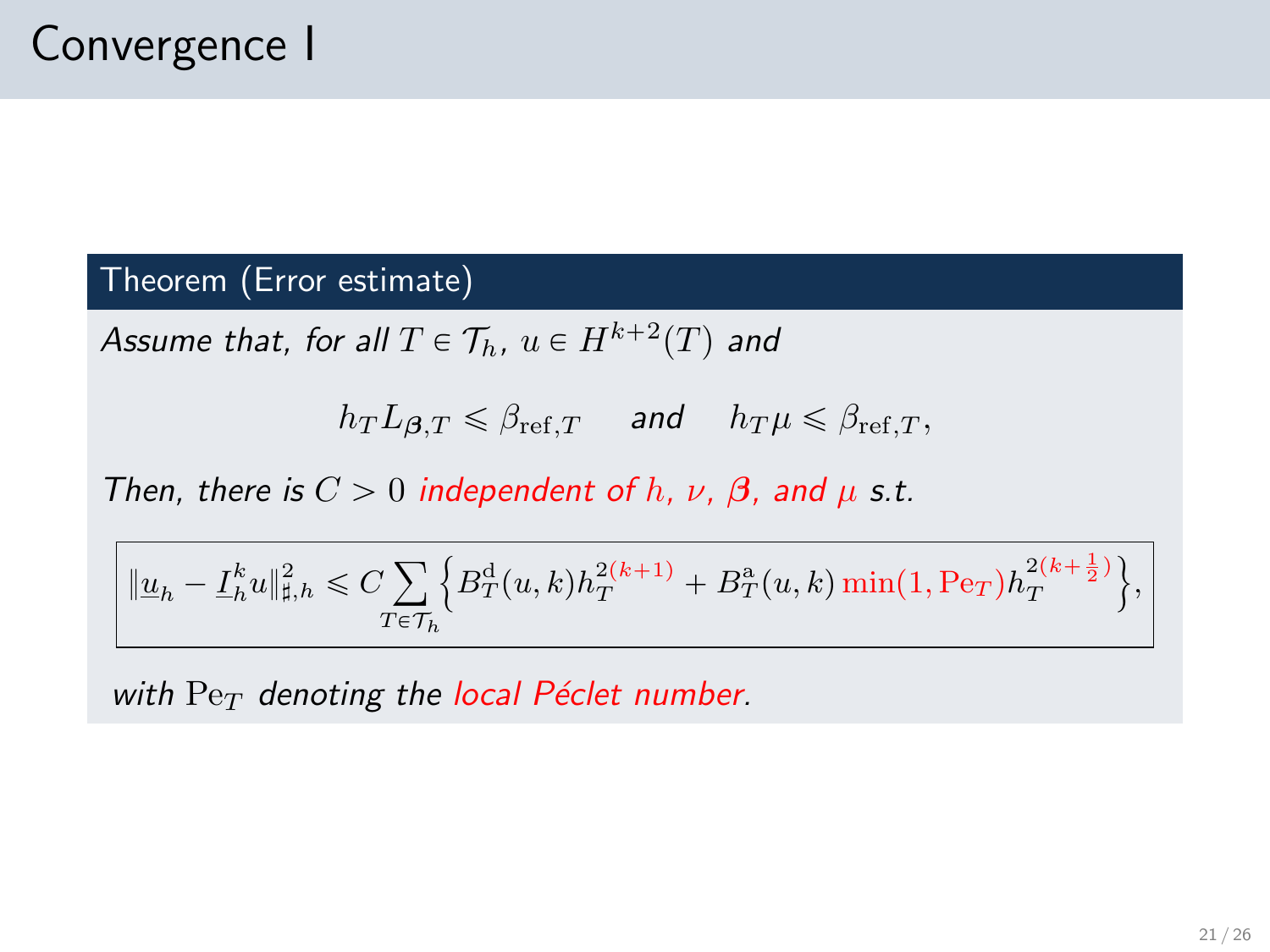- **This estimate holds across the entire range of**  $Pe_T$
- For diffusion-dominated elements with  $\text{Pe}_T \leq h_T$ , the contribution is

 $\mathcal{O}(h_T^{k+1})$ 

- **For advection-dominated elements with**  $\text{Pe}_T \geq 1$ , the contribution is  $\mathcal{O}(h_T^{k+1/2})$
- $\blacksquare$  In between, we have intermediate orders of convergence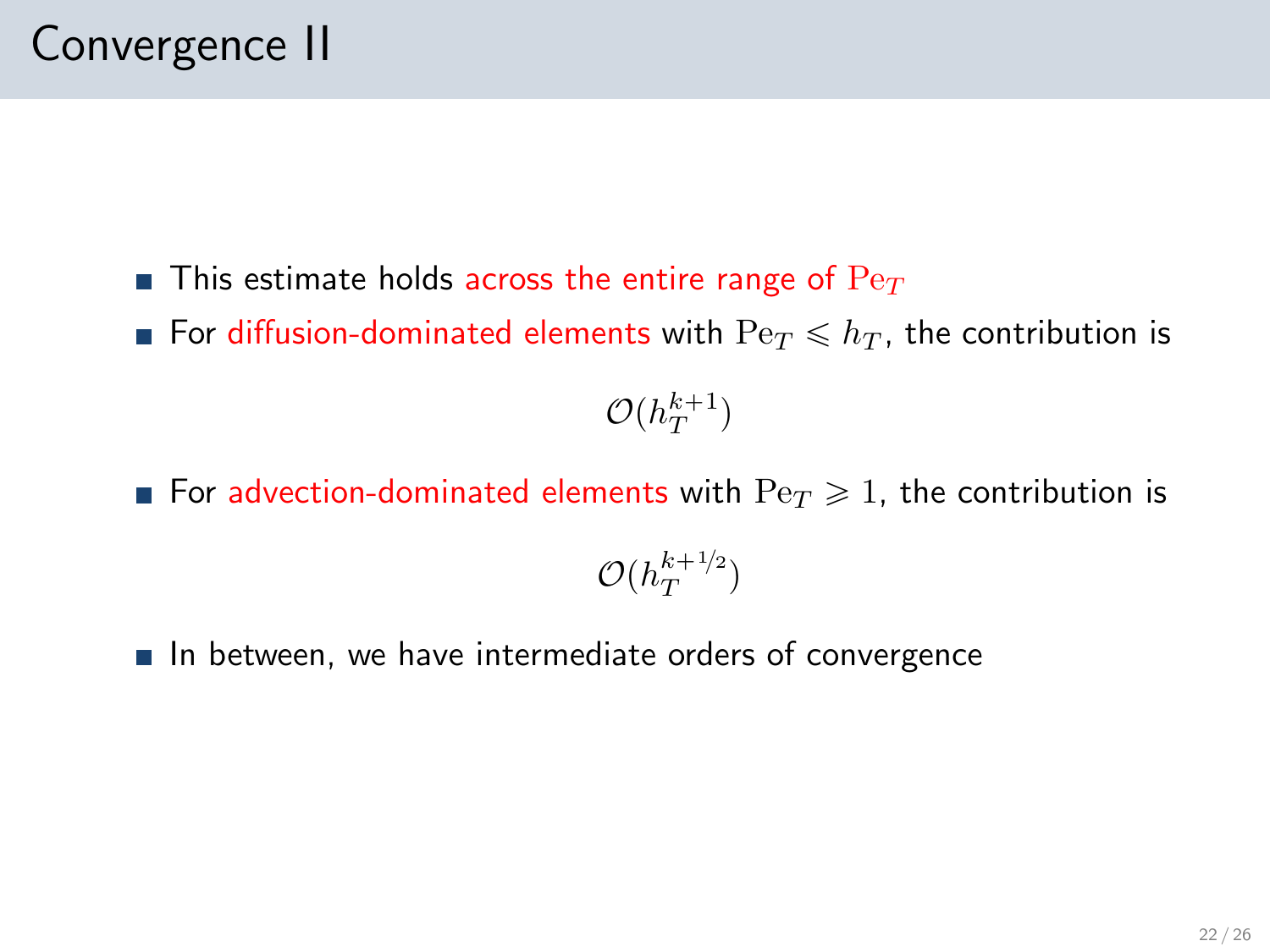# Numerical example I



$$
u(\theta, r) = \begin{cases} (\theta - \pi)^2 & \text{if } 0 < \theta < \pi \\ 3\pi(\theta - \pi) & \text{if } \pi < \theta < 2\pi \end{cases}
$$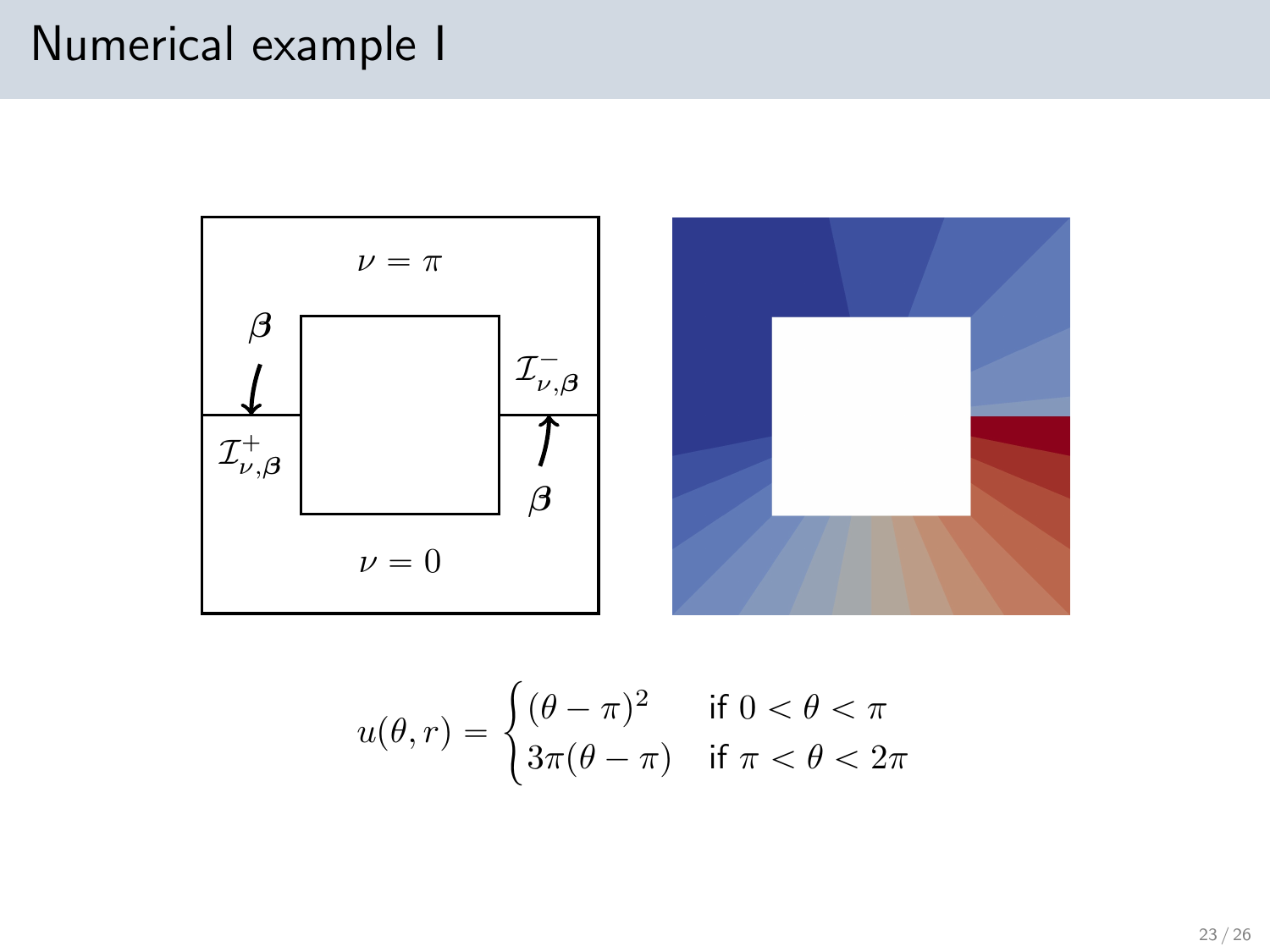## Numerical example II



Figure: Energy (left) and  $L^2$ -norm (right) of the error vs.  $h$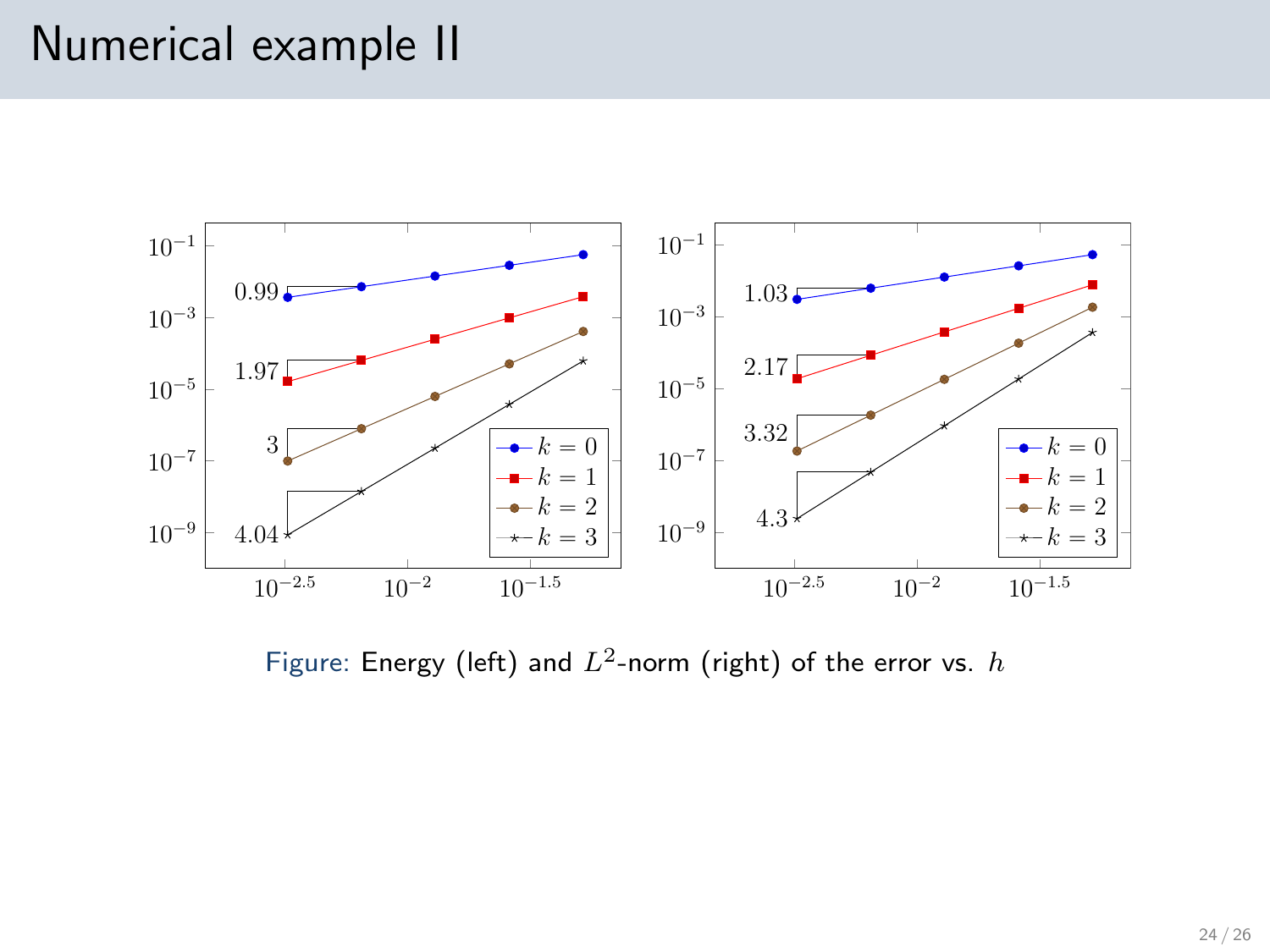## References I



#### Beirão da Veiga, L., Brezzi, F., Marini, L., and Russo, A. (2014).

Virtual Element Methods for general second order elliptic problems on polygonal meshes. Submitted. Preprint [arXiv:1412.2646.](http://arxiv.org/abs/1412.2646)



#### Beirão da Veiga, L., Droniou, J., and Manzini, M. (2010).

A unified approach for handling convection terms in finite volumes and mimetic discretization methods for elliptic problems. IMA J. Numer. Anal., 31(4):1357–1401.



#### Cangiani, A., Manzini, G., and Sutton, O. J. (2015).

Conforming and nonconforming virtual element methods for elliptic problems. ArXiV preprint [arXiv:1507.03543.](http://arxiv.org/abs/1507.03543)

<span id="page-24-1"></span>

Cockburn, B., Dong, B., Guzmán, J., Restelli, M., and Sacco, R. (2009).

A hybridizable discontinuous Galerkin method for steady-state convection-diffusion-reaction problems. SIAM J. Sci. Comput., 31(5):3827–3846.



Di Pietro, D. A., Droniou, J., and Ern, A. (2015).

A discontinuous-skeletal method for advection-diffusion-reaction on general meshes. SIAM J. Numer. Anal. Published online. DOI: [10.1137/140993971.](http://dx.doi.org/10.1137/140993971)



#### Di Pietro, D. A. and Ern, A. (2015).

A hybrid high-order locking-free method for linear elasticity on general meshes. Comput. Methods Appl. Mech. Engrg., 283:1–21.

<span id="page-24-0"></span>

#### Di Pietro, D. A., Ern, A., and Guermond, J.-L. (2008).

Discontinuous Galerkin methods for anisotropic semi-definite diffusion with advection. SIAM J. Numer. Anal., 46(2):805–831.



#### Di Pietro, D. A., Ern, A., and Lemaire, S. (2014).

An arbitrary-order and compact-stencil discretization of diffusion on general meshes based on local reconstruction operators. Comput. Methods Appl. Math., 14(4):461–472.